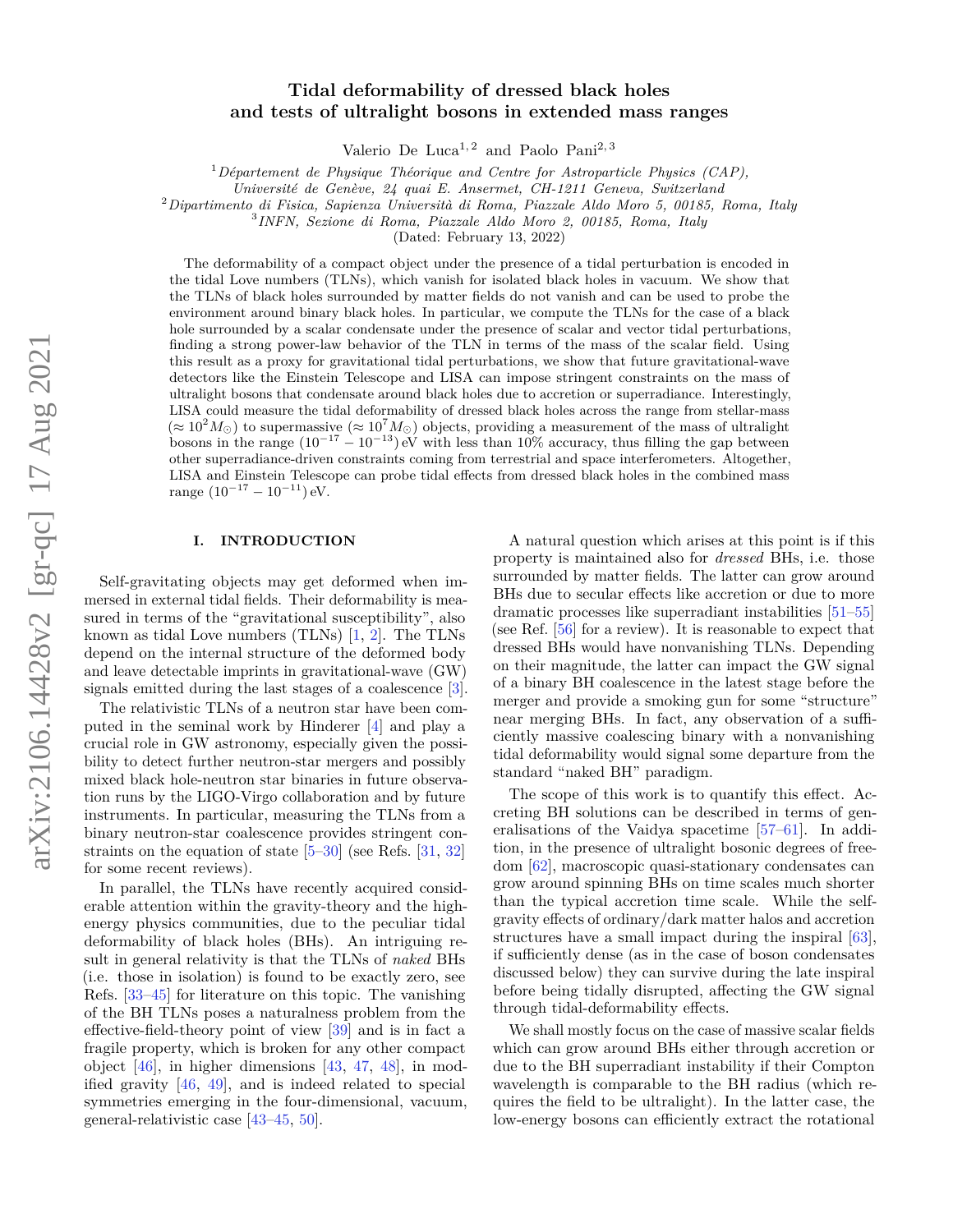energy of a BH over relatively short time scales [\[56\]](#page-15-8). This happens as long as the superrandiance condition for the mode's frequency  $w < m\Omega$  is maintained, where *m* is the azimuthal quantum number of the mode and  $\Omega$  the angular velocity of the BH. In particular, the unstable mode will grow exponentially near the BH, extracting energy and angular momentum and forming a tidally-locked, rotating condensate around the BH until the superradiance condition is saturated; at this point the cloud will stop growing and the condensate will be slowly dissipated in GWs.

Striking features of the BH superradiant instability triggered by ultralight bosons include gaps in the spin-mass distribution of astrophysical BHs [\[54,](#page-15-13) [55,](#page-15-7) [64\]](#page-15-14), a continuous GW signal emitted by the condensate [\[54,](#page-15-13) [65,](#page-15-15) [66\]](#page-15-16), a stochastic GW background generated by unresolved sources [\[65,](#page-15-15) [66\]](#page-15-16), and self-gravity [\[67\]](#page-15-17) and tidal effects [\[68–](#page-15-18) [74\]](#page-15-19) in binary inspirals. Negative searches for continuous GW signals [\[75,](#page-15-20) [76\]](#page-15-21) and for the stochastic background generated by unresolved sources [\[65,](#page-15-15) [66,](#page-15-16) [77,](#page-15-22) [78\]](#page-15-23) with the LIGO/Virgo interferometers have set constraints on the mass of the ultralight bosons in a narrow range around  $\sim 10^{-13}$  eV. Absence of mass-spin gaps places wider, although indirect, constraints [\[64\]](#page-15-14). Future experiments like LISA can potentially investigate masses in the range  $(10^{-19} - 10^{-15})$  eV [\[65,](#page-15-15) [66,](#page-15-16) [79\]](#page-15-24). Multiband searches with ground- and space-based detectors [\[80\]](#page-15-25) and measurements of the stochastic background with third-generation instruments [\[81\]](#page-15-26) will slightly enlarge these mass ranges. Altogether, electromagnetic and GW observations can potentially constrain the mass  $m_b$  of a putative ultralight bosonic field in a wide range  $10^{-22} \lesssim m_b c^2 / \text{eV} \lesssim 10^{-10}$ , although an interesting one-order of magnitude wide window, approximately around 10<sup>−</sup><sup>14</sup> eV, remains hard to probe (see Ref. [\[56\]](#page-15-8) for a recent summary of the constraints).

As we shall show, measurements of the tidal deformability of BH-boson condensates with future detectors can potentially probe a mass range that is complementary to other tests, thus filling the gap between other superradiance-driven constraints coming from terrestrial and space interferometers.

The rest of this paper is organized as follows. In Sec. II we present our framework to describe a BH surrounded by a massive scalar field. This configuration will then be considered as the background to study, in Sec. III, the Love numbers for scalar and vector tidal perturbations. In Sec. IV we investigate the detectability of this effect whereas in Sec. V we summarize our findings. Throughout this paper we use geometrical units  $(G = c = 1)$ . Appendix A is devoted to the computation of the Love numbers for a neutron star under the presence of scalar and vector tidal perturbations.

# **II. FRAMEWORK**

Let us start by considering a spherically symmetric isolated body possibly absorbing matter from a reservoir placed at large distances. The system is assumed to be in equilibrium, where the loss of matter into the BH (if any) is balanced by the infall of matter from infinity, forming a quasi-stationary flow. The Einstein equations, with the matter fields determining the stress-energy tensor *Tab*, are given by  $G_{ab} = 8\pi T_{ab}$ , where  $G_{ab}$  is the Einstein tensor of the metric.

Following the perturbative scheme developed in Refs. [\[82,](#page-15-27) [83\]](#page-15-28), one can solve the problem perturbatively assuming the matter fields are a small perturbation of a naked BH. The latter is simply described by the Schwarzschild metric, which can be expressed in terms of the ingoing Eddington-Finkelstein coordinates  $v = t + r_* = r + r_{\text{BH}}\ln(r/r_{\text{BH}} - 1)$  as

$$
ds^{2} = -f dv^{2} + 2dv dr + r^{2} d\Omega^{2}, \t f(r) = 1 - \frac{2M_{BH}}{r},
$$
  
(1)

where we have defined the BH Schwarzschild radius  $r_{BH}$  =  $2M_{\text{BH}}$ .

#### **A. Massive scalar perturbations**

We will now focus on the case in which the matter source is determined by a (real or complex<sup>[1](#page-1-0)</sup>) scalar field  $\Phi$ with mass  $m_b = \mu \hbar$ , satisfying the Klein-Gordon equation  $\Box \Phi = \mu^2 \Phi$ . To linear order in the matter-field perturbations, the Klein-Gordon equation should be evaluated on the Schwarzschild metric.

The background scalar field can be decomposed in terms of the spin-0 spheroidal<sup>[2](#page-1-1)</sup> harmonics  $S_{\ell m}(\theta)$  as [\[84\]](#page-15-29)

$$
\Phi = \int \mathrm{d}w \, \sum_{\ell m} e^{-i w v} e^{im\varphi} S_{\ell m}(\theta) \psi_{\ell m}(r). \tag{2}
$$

In the limit of small gravitational coupling,  $\alpha \equiv M_{\text{BH}}\mu$ , given by the ratio of the BH horizon radius and the reduced Compton wavelength of the scalar field, the radial part of the wavefunction can be approximated by [\[84,](#page-15-29) [85\]](#page-15-30)

$$
\psi(r) = \Phi_0 \left(\frac{4\alpha^2}{\ell+1} \frac{r}{r_{\text{BH}}}\right)^{\ell} \exp\left(-\frac{2\alpha^2}{\ell+1} \frac{r}{r_{\text{BH}}}\right), \quad (3)
$$

<span id="page-1-0"></span> $^{\rm 1}$  As discussed below, in our context the notable difference between real and complex bosonic condensates is that the latter, in a nearly stationary regime, have a constant-in-time stress–energy tensor, and therefore do not emit GWs.

<span id="page-1-1"></span><sup>2</sup> Spheroidal harmonics reduce to the standard spherical harmonics in the case of nonspinning BHs. Since later on we will discuss the superradiant instability of spinning BHs, for the sake of generality we use the spheroidal harmonics. As we shall discuss, in the small- $\alpha$  limit the spin of the BH can be neglected when computing the eigenfunctions [\[84\]](#page-15-29).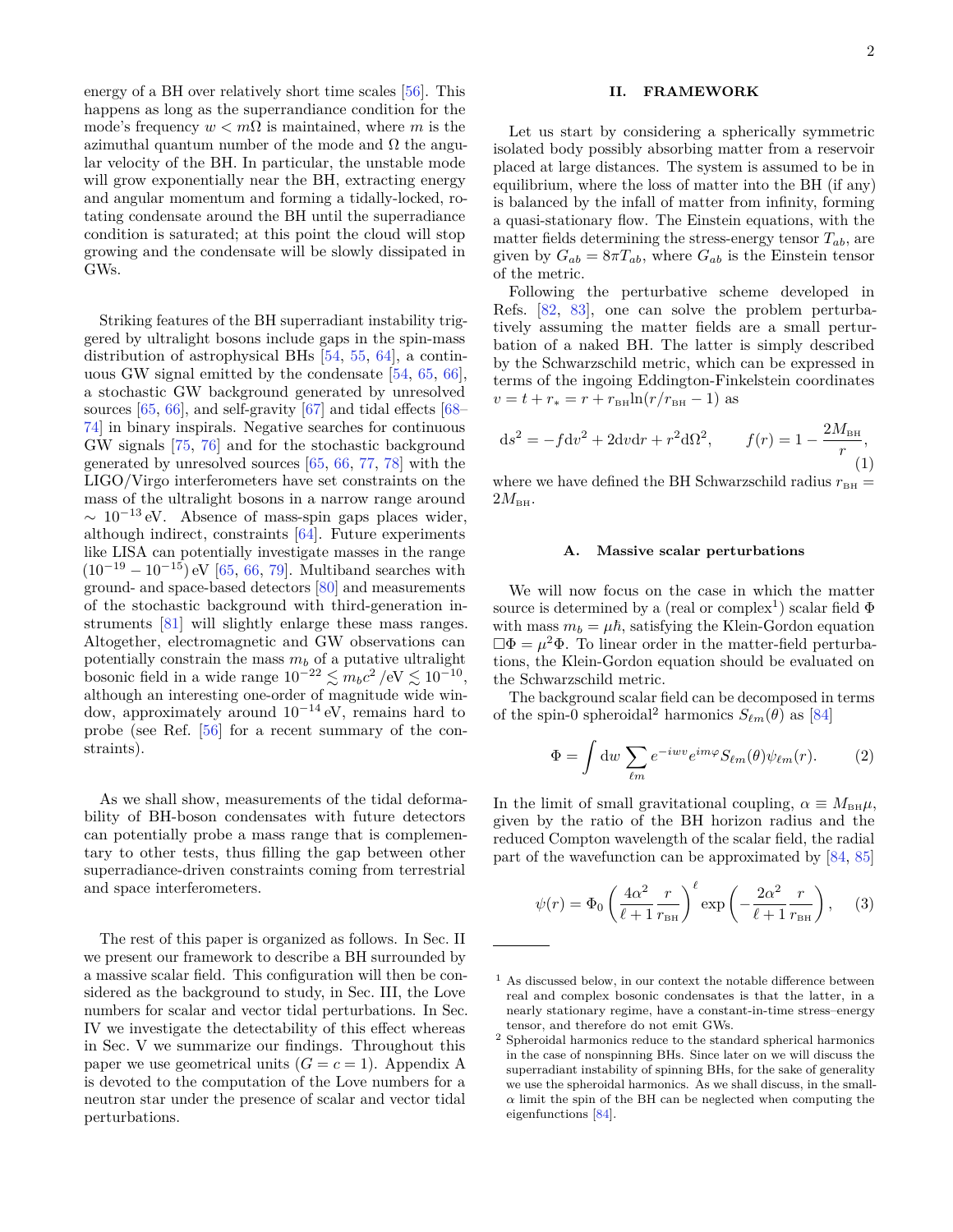where  $\Phi_0$  is an arbitrary amplitude, we have focused on the fundamental ( $n = 0$  node) mode, and defined  $\psi \equiv \psi_{\ell m}$  for simplicity. The corresponding eigenfrequency is complex,  $w = w_R + iw_I$ , with  $w_R \sim \mu$  and  $w_I \sim -w_R \alpha^{4\ell+5}$  [\[56\]](#page-15-8). Note that the radial eigenfunction peaks at  $r_s = r_{\text{BH}}(\ell +$  $1)^2/2\alpha^2$  [\[86\]](#page-15-31), which is much larger than the BH horizon for small values of  $\alpha$ . Indeed, the eigenfunctions can be also computed in the flat spacetime approximation [\[84,](#page-15-29) [85\]](#page-15-30).

Note that a complex scalar field circumvents the hypotheses of the no-hair theorems [\[87,](#page-15-32) [88\]](#page-15-33), giving rise to stationary hairy BHs. On the other hand, in the  $\alpha \ll 1$ limit, a real scalar field supports long-lived, quasi-bound states that slowly dissipate through GW emission. The time scale for this process is very long so for our purposes we can assume the corresponding hairy BH is nearly stationary.

### **B. Metric backreaction**

#### *1. Spherical case*

Let us first consider the spherically symmetric  $(\ell = 0)$ case. In general, the perturbation to the metric due to the effect of a small spherically symmetric accretion flow can be expressed as [\[82,](#page-15-27) [83\]](#page-15-28)

$$
ds^{2} = -Fe^{2\delta\lambda(v,r)}dv^{2} + 2e^{\delta\lambda(v,r)}dv dr + r^{2}d\Omega^{2}, \quad (4)
$$

in terms of the perturbation of the metric  $\delta \lambda(v, r)$  and

$$
F(v,r) = f(r) - \frac{2\delta M(v,r)}{r} = 1 - \frac{2M_{\text{BH}} + 2\delta M(v,r)}{r}.
$$
\n(5)

The mass perturbation  $\delta M(v, r)$  describes the additional contribution to the BH mass due to the presence of accretion.

Assuming that accretion onto the BH occurs from an asymptotically constant energy density  $\rho = -T_v^v$ , one can solve the perturbed Einstein equations to find [\[82,](#page-15-27) [83\]](#page-15-28)

$$
\delta M(v,r) = \delta \tilde{M} v + \int_{r_{\rm BH}}^{r} 4\pi r'^2 \rho dr',
$$
  

$$
\delta \lambda(v,r) = -\int_{r_{\rm BH}}^{r} 4\pi r' T_{rr} dr',
$$
 (6)

in terms of the rate of increase in the mass of the BH,  $\delta M$ , which depends on the particular field configuration (see below). We stress that this perturbative scheme is valid as long as these corrections are small, which means that the total flux of the infalling matter should be sufficiently small such that the energy density of the matter is small compared to  $\sim 1/M_{\text{BH}}^2$  and the mass of matter inside a radius *r* is much smaller than the bare BH mass.

In the particular case of a spherically symmetric (real or complex) massive scalar field described above, the energy density is given by [\[83\]](#page-15-28)

$$
\rho = f|\partial_r \Phi|^2 + \mu^2 |\Phi|^2,\tag{7}
$$

and has a regular behavior at the horizon as  $\rho \to \mu^2 |\Phi_0|^2$ . The backreaction to the metric takes the explicit form [\[83\]](#page-15-28)

$$
\delta M(v,r) = 8\pi (2M_{\text{BH}}w)^{2} |\Phi_{0}|^{2}v
$$
  
+ 
$$
\int_{r_{\text{BH}}}^{r} 4\pi r'^{2} (f |\partial_{r} \Phi|^{2} + \mu^{2} |\Phi|^{2}) dr',
$$
  

$$
\delta \lambda(r) = -2 \int_{r_{\text{BH}}}^{r} 4\pi r' |\partial_{r} \Phi|^{2} dr'.
$$
 (8)

One can notice that, at leading order in the matter perturbations, the horizon of the accreting BH increases as

<span id="page-2-1"></span>
$$
r_{\text{BH}}^{\text{acc}}(v) = r_{\text{BH}} + 64\pi |\Phi_0|^2 M_{\text{BH}}^2 \mu^2 v,\tag{9}
$$

being a function of the advanced-time coordinate *v*.

In Fig. [1](#page-4-0) we show the radial dependence of the mass *δM* and metric *δλ* perturbation for fixed value of the gravitational coupling and for the  $\ell = 0$  mode, along with the  $\ell = 1, 2$  modes discussed below. One can easily appreciate that both corrections go to zero in the limit  $r \rightarrow r_{\text{BH}}$  (assuming  $v = 0$  for the mass correction), and that higher multipoles of the scalar field will result in larger perturbations of the background metric (but assuming the same amplitude for the  $\ell = 1, 2$  modes, which is typically not the case as discussed below). Finally, given the exponential suppression of the massive scalar field at large radii, both corrections approach a plateau for  $r \gg r_s$ .

The amplitude of the scalar field can be expressed in terms of the mass of the scalar cloud  $M_s$  as [\[84\]](#page-15-29)

$$
M_s = 4\pi \int_{r_{\rm BH}}^{\infty} dr r^2 \rho = 4\pi \int_{r_{\rm BH}}^{\infty} dr r^2 \left( f |\partial_r \Phi|^2 + \mu^2 |\Phi|^2 \right),\tag{10}
$$

such that

<span id="page-2-2"></span><span id="page-2-0"></span>
$$
|\Phi_0^{\ell=0}|^2 = \frac{1}{\pi} \left(\frac{M_s}{M_{\text{BH}}}\right) \alpha^4 e^{4\alpha^2}.
$$
 (11)

The energy density in this case reads

$$
\rho = \frac{\alpha^6}{\pi M_{\text{BH}}^2} \frac{M_s}{M_{\text{BH}}}
$$
  
 
$$
\sim 2 \times 10^{-2} \left(\frac{\alpha}{0.1}\right)^6 \left(\frac{10^6 M_{\odot}}{M_{\text{BH}}}\right)^2 \frac{M_s}{0.1 M_{\text{BH}}} g / \text{cm}^3. (12)
$$

When  $\alpha \ll 1$ ,  $\rho$  is much smaller than the typical BH energy density,  $\rho_{\text{BH}} M_{\text{BH}}^2 = 3/(32\pi) \sim \mathcal{O}(0.1)$ , even when  $M_s$  is a sizeable fraction of the BH mass. As a reference, the typical density of a thin accretion disk around a  $10^6 M_{\odot}$  BH is  $\rho_{\text{disk}} \approx 6 \times 10^{-3} f_{\text{Edd}}^{11/20}$  g/cm<sup>3</sup> [\[89\]](#page-15-34) (where  $f_{\text{Edd}}$  is the Eddington fraction for mass accretion), i.e. it is comparable to Eq. [\(12\)](#page-2-0) with the chosen normalization. Based on this observation, later on we shall use  $M_s \sim$  $0.1M_{BH}$  as our fiducial value, which also saturates the condition  $M_s \lesssim 0.1 M_{\text{BH}}$  beyond which the perturbative scheme of Refs. [\[82,](#page-15-27) [83\]](#page-15-28) breaks down.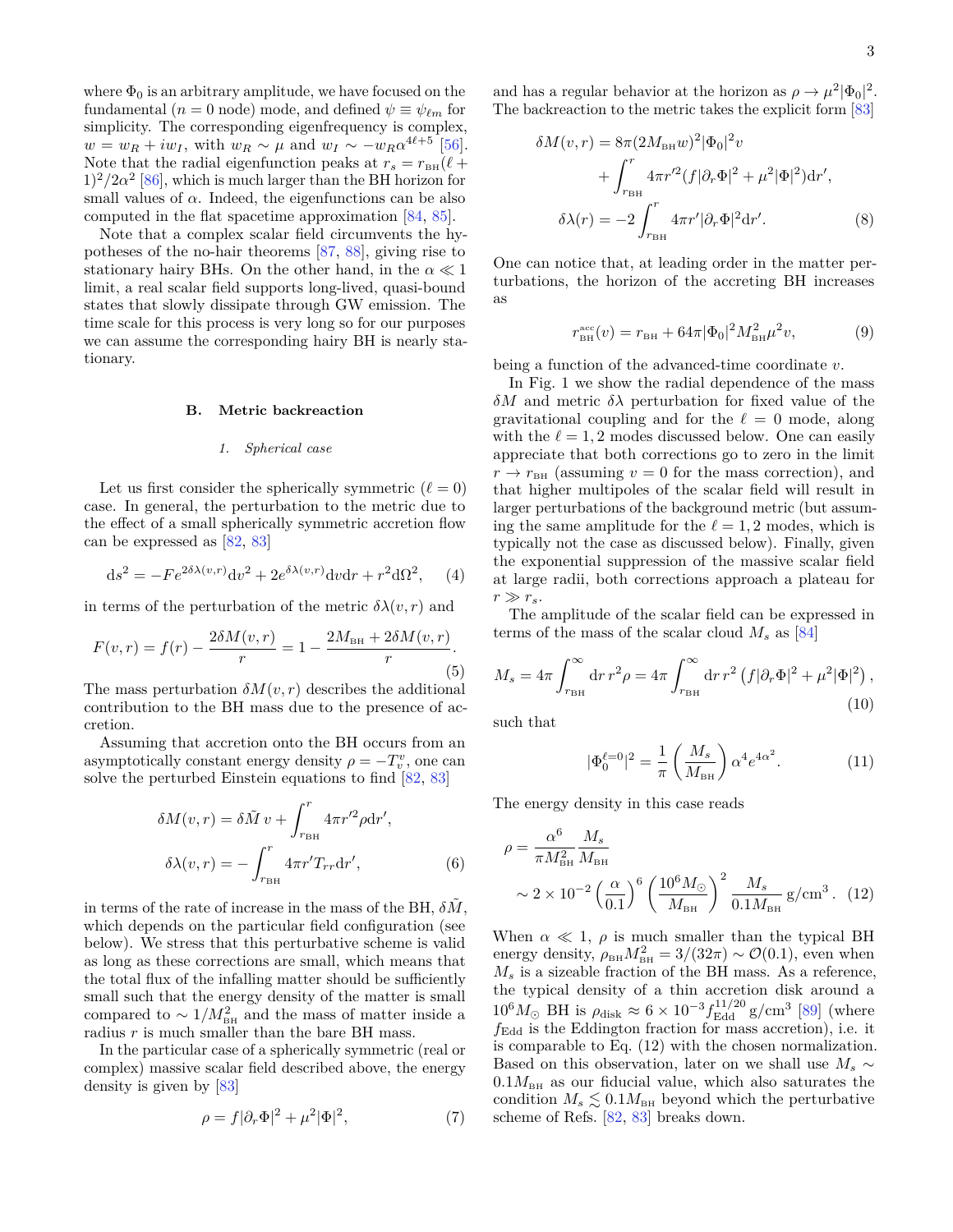For the relevant case of a binary system during its inspiral phase, one can note that the characteristic accretion time scale,  $\tau_{\text{Salpeter}} \simeq 4.55 \times 10^7 \text{ yr}$ , is much longer than the orbital period,

$$
T = \sqrt{\frac{4\pi^2 a^3}{2M_{\text{BH}}}} \sim 6 \times 10^{-2} \,\text{s} \left(\frac{\beta}{0.1}\right)^{-3} \left(\frac{M_{\text{BH}}}{M_{\odot}}\right),\tag{13}
$$

where *a* is the semi-major axis of the binary and  $\beta$  is the orbital velocity. Therefore, during the inspiral, one can assume that accretion is an adiabatic process and neglect the time dependence of the metric perturbation. In practice, one can assume that  $\delta M(v,r) \sim \delta M(\tilde{v},r)$ , with  $\tilde{v}$  approximately constant during the inspiral time scale. As we shall show, in this regime the parameter  $\tilde{v}$ does not affect the TLNs.

#### *2. Superradiantly-triggered bosonic condensate*

While spherical condensates can only grow through accretion, nonaxisymmetric modes of ultralight fields can trigger the formation of a macroscopic bosonic condensate around spinning BHs by the superradiant instability [\[56\]](#page-15-8).

The BH superradiant instability is satisfied by modes with  $w_R < m\Omega$ , so it requires nonaxisymmetric modes with azimuthal number *m* and a spinning BH with angular velocity  $\Omega = \chi/(2M_{\text{BH}}(1 + \sqrt{1 - \chi^2}))$ , where  $\chi$  is the dimensionless BH spin.

The exponential growth of the  $\ell = m = 1$  unstable mode around a BH from the extraction of its energy and angular momentum proceeds within a characteristic time scale [\[90\]](#page-15-35)

$$
\tau_I \sim \frac{1}{w_I} \sim 7 \times 10^{-3} \chi^{-1} \left(\frac{M_{\text{BH}}}{M_{\odot}}\right) \left(\frac{\alpha}{0.1}\right)^{-9} \text{yr.}
$$
 (14)

As one can appreciate, this time scale is shorter than the one relevant for accretion,  $\tau_{\text{Salpeter}}$ . See in particular Ref. [\[84\]](#page-15-29) for a detailed analysis on the interplay between these phenomena. This instability will proceed as long as the condition for the superradiant instability is satisfied

$$
\chi > \chi_{\rm crit} \simeq \frac{4m\alpha}{m^2 + 4\alpha^2} \,. \tag{15}
$$

When this condition is saturated, the cloud will stop growing and will start dissipating by emitting GWs<sup>[3](#page-3-0)</sup> in a time scale of the order of

$$
\tau_{\scriptscriptstyle \rm GW} \sim 6 \times 10^3 \chi^{-1} \left( \frac{M_{\scriptscriptstyle \rm BH}}{M_{\odot}} \right) \left( \frac{\alpha}{0.1} \right)^{-15} \text{yr}, \qquad (16)
$$

which is much longer than the instability time scale,  $\tau_I$ . Therefore, in the  $\alpha \ll 1$  regime, the process can be conveniently studied in two steps: first the condensate grows on a time scale  $\tau_I$  until saturation and, then, it dissipates in GWs over a time scale  $\tau_{\rm GW} \gg \tau_I$ .

The extraction of the spin of a BH in a superradiance process is accompanied by a decrease of the BH mass according to the relation

$$
\Delta M_{\text{BH}} \sim M_s \sim -\mu \left[ \chi_f M_{\text{BH}}^2 - \chi_i (M_{\text{BH}}^i)^2 \right],\tag{17}
$$

in terms of the initial (final) BH mass and spin  $M_{\text{BH}}^i$ ,  $\chi_i$  $(M_{BH}, \chi_f)$ . Solving for  $M_s$ , one finds

$$
M_{s} = \frac{1 - 2M_{\text{BH}}\chi_{i}\mu - \sqrt{1 - 4\chi_{i}M_{\text{BH}}\mu + 4\chi_{i}\chi_{f}M_{\text{BH}}^{2}\mu^{2}}}{2\chi_{i}\mu},
$$
\n(18)

and using the superradiance condition

<span id="page-3-1"></span>
$$
\chi_f = \chi_{\rm crit} \simeq \frac{4}{m}\alpha + \mathcal{O}(\alpha^3),\tag{19}
$$

at the leading order in the gravitational coupling  $\alpha$ , one finds

$$
\frac{M_s}{M_{\text{BH}}} = \frac{1 - 2\chi_i \alpha - \sqrt{1 - 4\chi_i \alpha + 16\chi_i \alpha^3}}{2\chi_i \alpha} \simeq \chi_i \alpha + \mathcal{O}(\alpha^2).
$$
\n(20)

For an initially highly spinning BH, one finds

$$
\frac{M_s}{M_{\text{BH}}} \simeq \alpha,\tag{21}
$$

which provides an estimate for the final mass of the scalar condensate around the BH.

In the numerical analysis presented below we shall assume the upper bound on the scalar cloud mass  $M_s =$  $0.1M_{BH}$ , which roughly corresponds to the maximum superradiant energy extraction [\[56,](#page-15-8) [92,](#page-15-37) [93\]](#page-15-38), and also saturates the validity regime of the perturbative expansion.

Note that, at the end of the superradiant process, the BH is (slowly) spinning and the condensate is nonaxisymmetric. For example, for the dominant  $\ell = m = 1$ mode of a real scalar field one has [\[84\]](#page-15-29)

$$
\Phi \propto \psi(r) \cos(\varphi - w_R t) \sin \theta. \tag{22}
$$

In the  $\alpha \ll 1$  limit, since the condensate peaks at  $r_s \gg$  $r<sub>BH</sub>$ , the BH spin can be neglected and the scalar field can be decomposed in spherical (rather than spheroidal) harmonics,  $\Phi \sim \psi(r) \sum_{\ell m} a_{\ell m} Y^{\ell m}$ . For example, for the  $\ell = m = 1$  case above the only nonvanishing harmonics are  $Y^{1 \pm 1}$ . When plugged back into Einstein's equations, owing to the fact that  $T_{\mu\nu}$  is quadratic in the scalar field and to the standard angular-momentum sum rules [\[94\]](#page-15-39), an  $\ell = 1$  scalar mode will source  $\ell = 0, 2$  modes in the

<span id="page-3-0"></span><sup>3</sup> This occurs only for real bosonic fields. A complex massive bosonic field satisfying the condition  $w = m\Omega < \mu$  does not dissipate at the horizon (since the horizon flux is proportional to the superradiant factor  $w - m\Omega$ , and vanishes at the "tidal" locking" condition  $w = m\Omega$ ), nor at infinity (since modes with  $w < \mu$  are Yukawa-suppressed and do not propagate) and can form stationary BHs known as Kerr BHs with bosonic hair [\[88,](#page-15-33) [91\]](#page-15-36). For our purposes these solutions can be discussed as in the case of real fields, but neglecting their GW emission [\[84\]](#page-15-29).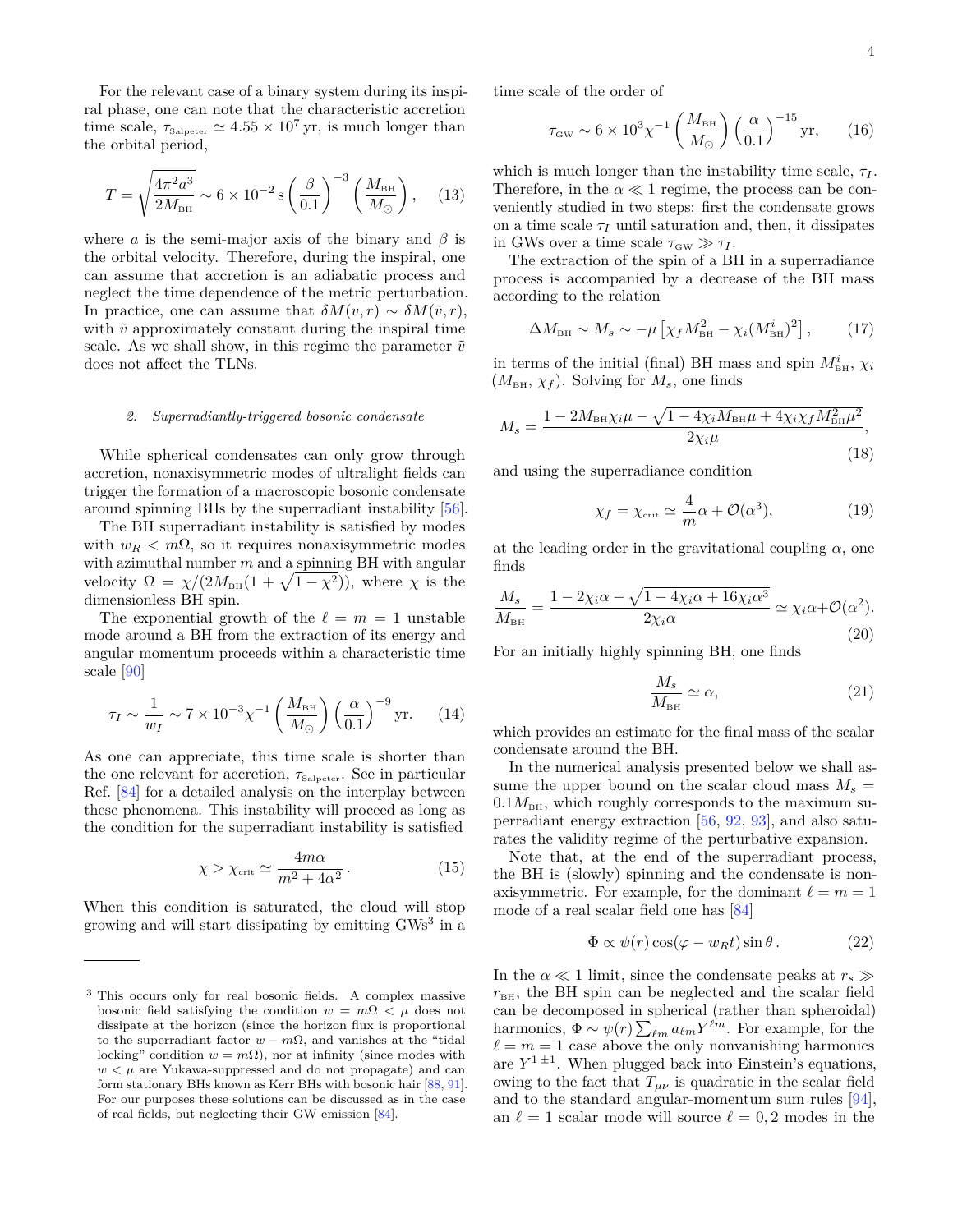<span id="page-4-0"></span>

FIG. 1. Profile of the corrections to the mass  $\delta M$  and to the metric  $\delta \lambda$  in terms of the radial coordinate, for a fixed value of the *gravitational coupling*  $\alpha = 0.3$  *and for the modes*  $\ell = 0$ ,  $\ell = 1$  *and*  $\ell = 2$  *of the complex scalar field background.* 

metric perturbations of a naked Schwarzschild BH. The  $\ell = 0$  components can be treated as discussed above for spherical perturbations, whereas the  $\ell = 2$  modes will produce a quadrupole moment,  $Q \propto M_s^2$ , on the background.

At this stage, when dealing with superradiantlytriggered condensates, we make two approximations: i) we neglect the spin of the final BH, since it is anyway small [see Eq. [\(19\)](#page-3-1)] and plays a minor role in the  $\alpha \ll 1$ regime; ii) we neglect the nonspherical backreaction of the condensate onto the metric. The first assumption is well justified for our purposes. Indeed, in the next section we will be interested in computing the TLNs of this background configuration. Schematically, the TLN of a slowly-spinning object can be written as [\[36,](#page-14-11) [37\]](#page-14-12)

TLN = TLN<sup>nonspinning</sup> 
$$
(1 + a_1 m \chi_f + \mathcal{O}(\chi_f)),
$$
 (23)

where  $a_1$  is an order-unity dimensionless coefficient. Since  $m\chi_f \sim \alpha \ll 1$ , the leading-order contribution to the TLNs comes from the spherically-symmetric part of the metric, exactly like in the neutron-star case [\[37\]](#page-14-12). The second approximation above is instead a working assumption, since in principle the  $\ell = 1$  (say) condensate will source  $\ell = 0$  and  $\ell = 2$  metric perturbations with comparable amplitudes. However, for the purposes of estimating the order of magnitude of tidal effects, one can focus on the  $\ell = 0$  contribution only, which is much simpler to compute. The  $\ell = 2$  background perturbations will yield a TLN of the same order of magnitude, which should sum with the  $\ell = 0$  contribution. Neglecting the nonspherical part is also in line with the fact that in the next section we shall study only scalar and vector tidal fields and use the result as a proxy for the more relevant gravitational TLNs. Therefore, for what concerns the case of superradiantlytriggered nonaxisymmetric condensates, our computation should be considered as an order-of-magnitude estimate.

Regardless of the nonspherical contributions, one can compute the spherically-symmetric part of the metric as in the previous section. The result for the  $\ell = 1, 2$  modes is shown in Fig. [1](#page-4-0) together with the (nonsuperradiant)  $\ell = 0$ mode previously discussed. Neglecting the nonspherical metric backreaction, one can map the amplitude of the scalar field into the condensate mass as

$$
|\Phi_0^{\ell=1}|^2 = \frac{1}{96\pi} \left(\frac{M_s}{M_{\text{BH}}}\right) \alpha^4 e^{2\alpha^2},\tag{24}
$$

$$
|\Phi_0^{\ell=2}|^2 = \frac{1}{9720\pi} \left(\frac{M_s}{M_{\text{BH}}}\right) \alpha^4 e^{\frac{4}{3}\alpha^2}.
$$
 (25)

In this last step we have assumed the simplified scenario where the mass of the scalar cloud is fully accounted by just one dominant mode. In particular, since the superradiant condition is roughly *µ < m*Ω, if it is satisfied for the mode  $m = 1$ , it is also so for any  $m > 1$ . However, the instability time scale for higher-*m* modes is much longer, so by the time the dominant  $(m = 1)$  mode has extracted sufficient angular momentum from the BH, the other modes did not have enough time to grow sufficiently [\[93\]](#page-15-38). The only case in which higher-*m* modes are relevant is if the superradiant condition is *not* satisfied for  $m = 1$ but only for higher values of *m*, which happens after the dominant mode has already saturated. In this case the next dominant mode becomes the superradiantly unstable one with the smallest value of *m*, producing a cascade process of ever longer time scales. See Ref. [\[93\]](#page-15-38) for a detailed discussion on multiple modes.

# **III. SCALAR AND VECTOR LOVE NUMBERS**

In this section we compute the TLNs for a BH surrounded by a massive scalar field condensate under the presence of an external scalar  $(\phi)$  and vector  $(A<sub>u</sub>)$  tidal field. In order to do so, we report the main steps to perform this calculation.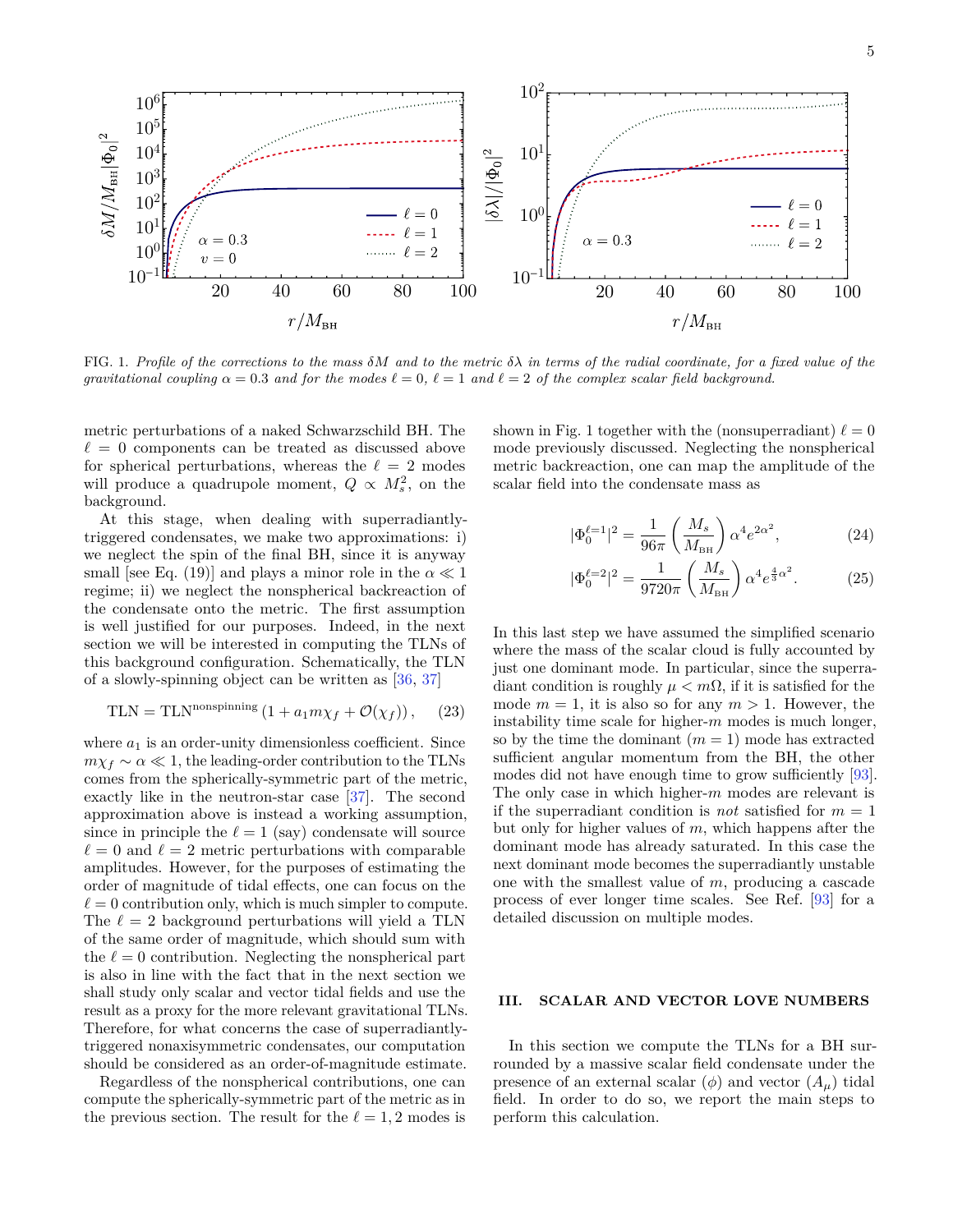### **A. Definition of scalar and vector Love numbers**

Focusing on a nonspinning object of mass *M*, one can extract the multipole moments from the asymptotic expansion of the relevant fields. For a gravitational tidal field one can extract the (electric) multipole moments from [\[46,](#page-15-1) [95\]](#page-15-40)

$$
g_{tt} = 1 + \frac{2M}{r} + \sum_{l \ge 2} \left( \frac{2}{r^{l+1}} \left[ \sqrt{\frac{4\pi}{2l+1}} M_l Y^{l0} + (l' < l \text{ pole}) \right] - \frac{2}{l(l-1)} r^l \left[ \mathcal{E}_l Y^{l0} + (l' < l \text{ pole}) \right] \right), \tag{26}
$$

where  $M_l$  are the mass multipole moments  $(l = 2, 3, \dots, \text{not})$ to be confused with the  $\ell$  index describing the multipolar structure of the background scalar condensate) and  $\mathcal{E}_l$  is the amplitude of the multipole moment *l* of the tidal field.

We can perform a similar asymptotic expansion for the (axial, or parity-odd) vector field  $A_{\varphi}$  and for the scalar field  $\phi$  as [\[46\]](#page-15-1)

$$
A_{\varphi} = \sum_{l \ge 1} \left( \frac{2}{r^l} \left[ \sqrt{\frac{4\pi}{2l+1}} J_l S_{\varphi}^{l0} + (l' < l \text{ pole}) \right] - \frac{2r^{l+1}}{l(l-1)} \left[ \mathfrak{B}_l S_{\varphi}^{l0} + (l' < l \text{ pole}) \right] \right),\tag{27}
$$

$$
\phi = \phi_0 + \sum_{l \ge 1} \left( \frac{1}{r^{l+1}} \left[ \sqrt{\frac{4\pi}{2l+1}} \phi_l Y^{l0} + (l' < l \text{ pole}) \right] \right)
$$

$$
-\frac{1}{l(l-1)}r^{l}\left[\mathcal{E}_{l}^{S}+(l'
$$

in terms of the magnetic  $J_l$  and scalar  $\phi_l$  multipole moments, where we have defined  $\mathfrak{B}_l$  as the axial (parity odd) vector tidal field, and  $\mathcal{E}_l^{\rm S}$  as the scalar one.

The TLNs due to a gravitational  $(s = 2)$ , axial vector  $(s = 1)$ , and scalar  $(s = 0)$  tidal perturbation are then defined as

$$
k_l^{(s=2)} \equiv -\frac{1}{2} \frac{l(l-1)}{M^{2l+1}} \sqrt{\frac{4\pi}{2l+1}} \frac{M_l}{\mathcal{E}_l},
$$
  
\n
$$
k_l^{(s=1)} \equiv -\frac{1}{2} \frac{l(l-1)}{M^{2l+1}} \sqrt{\frac{4\pi}{2l+1}} \frac{J_l}{\mathfrak{B}_l},
$$
  
\n
$$
k_l^{(s=0)} \equiv -\frac{1}{2} \frac{l(l-1)}{M^{2l+1}} \sqrt{\frac{4\pi}{2l+1}} \frac{\phi_l}{\mathcal{E}_l^S}.
$$
\n(29)

Note that for  $s = 0, 1$  the normalization of the above definitions is arbitrary and was chosen to be equivalent to the  $s = 2$  case.

The TLNs defined above can be computed by solving the corresponding perturbation equations, requiring regularity at the BH horizon, and finally matching the solution with the asymptotic expansion. This is discussed below for the scalar and axial-vector cases, separately.

## **B. Scalar Love numbers**

The field equation for the external scalar field  $\phi$  (not to be confused with the scalar field  $\Phi$  that condensates around the BH and that is part of the background) is given by the (real) Klein-Gordon equation

$$
\Box \phi(v, r, \theta, \varphi) = 0. \tag{30}
$$

Owing to the spherical symmetry of the background and focusing on static perturbations (which are the relevant ones to compute the TLNs that enter the GW signal at the leading-order in a PN expansion), it is again convenient to perform a spherical-harmonic decomposition,

$$
\phi = \sum_{lm} \frac{R(r)}{r} Y^{lm} \,, \tag{31}
$$

which yields the following radial equation

<span id="page-5-0"></span>
$$
F\frac{R''}{r} + (F' + F\delta\lambda')\frac{R'}{r} - \left(\frac{l(l+1)}{r^2} + \frac{1}{r}F' + \frac{F}{r}\delta\lambda'\right)\frac{R}{r} = 0,
$$
\n(32)

where the prime denotes differentiation with respect to *r*. Since we wish to use this computation as a proxy for the gravitational case (for which  $l \geq 2$ ), we shall focus on the  $l = 2$  scalar mode.

<span id="page-5-3"></span>Equation [\(32\)](#page-5-0) can be solved perturbatively in the coupling strength of the source, given in terms of a dimensionless parameter  $\epsilon = M_{\text{BH}}^2 \Phi_0^2$ . At zeroth order in  $\epsilon$  the solution has the asymptotic form at spatial infinity

$$
\frac{R^{(0)}}{r} = 6c_1 \left(\frac{r}{r_{\text{BH}}}\right)^2,\tag{33}
$$

<span id="page-5-2"></span>after imposing the regularity of the solution at the BH horizon<sup>[4](#page-5-1)</sup>. The fact that the solution above does not have an induced quadrupolar term  $\sim 1/r^3$  implies that the scalar TLNs of a naked Schwarzschild BH are zero [\[46,](#page-15-1) [50\]](#page-15-5). The solution at first order in  $\epsilon$  can be obtained analitically and has the following asymptotic form at spatial infinity

$$
\frac{R^{(1)}}{r} = -\mathcal{N}c_1 \frac{\epsilon}{G^{10} M_{\text{BH}}^{11} \mu^{12}} \frac{1}{r^3} = -\frac{\mathcal{N}}{8} c_1 \frac{\epsilon}{M_{\text{BH}}^{14} \mu^{12}} \left(\frac{r_{\text{BH}}}{r}\right)^3,
$$
\n(34)

where the numerical coefficient  $\mathcal N$  is determined depending on the considered background, such that the total solution is given by

$$
\frac{R}{r} = \frac{R^{(0)}}{r} + \frac{R^{(1)}}{r} = 6c_1 \left(\frac{r}{r_{\text{BH}}}\right)^2 \left[1 - \frac{\mathcal{N}}{48} \frac{\epsilon}{M_{\text{BH}}^{14} \mu^{12}} \left(\frac{r_{\text{BH}}}{r}\right)^5\right].
$$
\n(35)

<span id="page-5-1"></span><sup>4</sup> Note that, since the background solution is perturbative in the matter field, regularity should be imposed on the horizon of the naked BH, which is also the singular point of Eq. [\(32\)](#page-5-0), both to zeroth and to first order in the matter fields.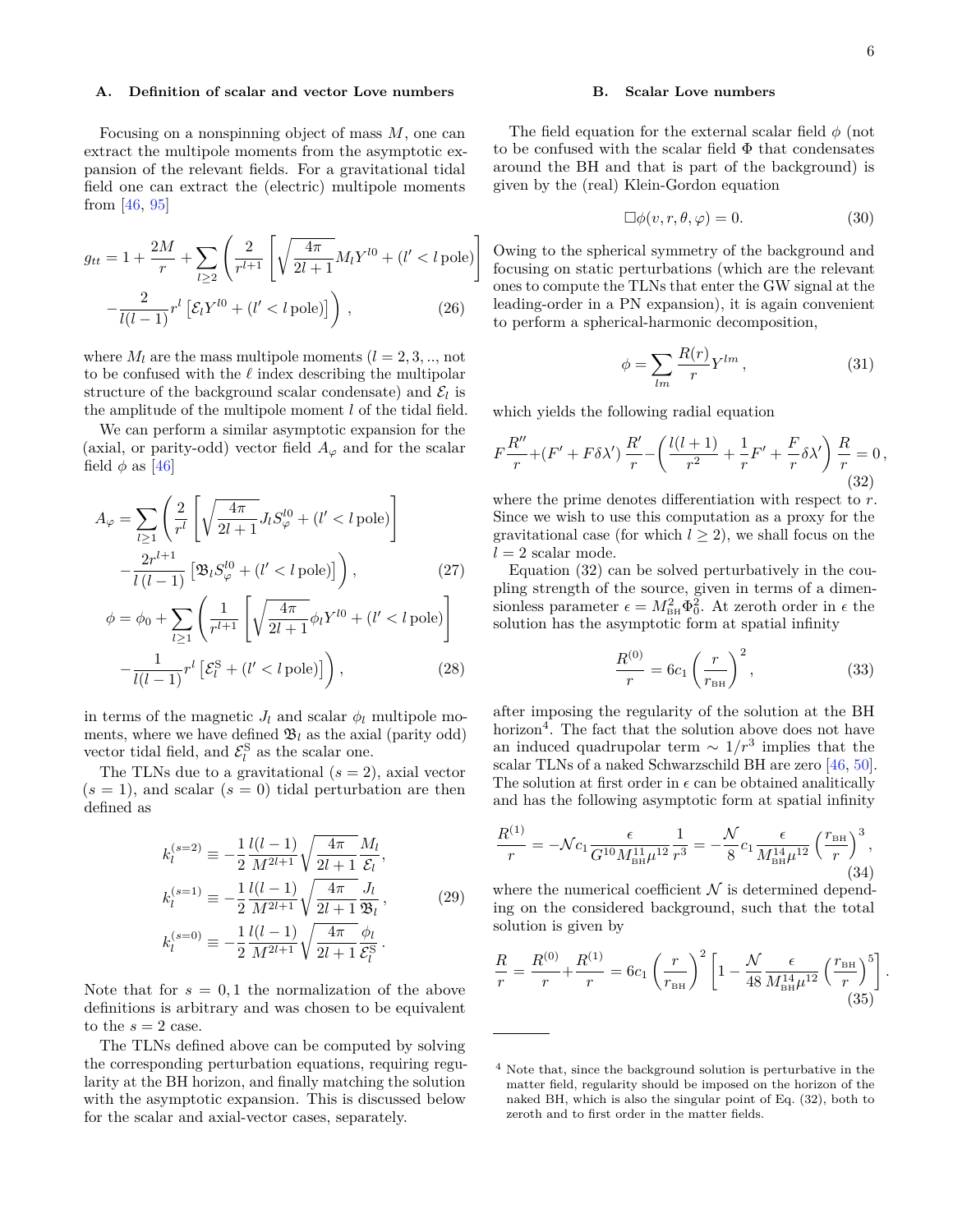By comparing the asymptotic behavior of the solution to Eq.  $(28)$  one can extract the scalar TLN as<sup>[5](#page-6-0)</sup>

$$
k_2^{(\ell, s=0)} = -\frac{\mathcal{N}^{(\ell)}}{96} \frac{\epsilon^{(\ell)}}{M_{\text{BH}}^{14} \mu^{12}},\tag{36}
$$

where we have highlighted the dependence of the numerical coefficient and the expansion parameter on the mode  $\ell$  of the complex scalar field background  $\Phi$ . Note that, in the adiabatic regime, the final result does not depend explicitly on  $\tilde{v}$ . The leading order term of the dimensionless TLN is given for the mode  $\ell = 0, 1, 2$  modes of the background condensate as

$$
k_2^{(\ell=0, s=0)} = -\frac{27}{192} \pi \frac{|\Phi_0^{\ell=0}|^2}{\alpha^{12}} e^{-4\alpha^2},
$$
  
\n
$$
k_2^{(\ell=1, s=0)} = -1008 \pi \frac{|\Phi_0^{\ell=1}|^2}{\alpha^{12}} e^{-2\alpha^2},
$$
  
\n
$$
k_2^{(\ell=2, s=0)} = -\frac{6200145}{4} \pi \frac{|\Phi_0^{\ell=2}|^2}{\alpha^{12}} e^{-\frac{4}{3}\alpha^2},
$$
(37)

which can be finally expressed in terms of the gravitational coupling  $\alpha$  and the scalar cloud mass  $M_s$  as

$$
k_2^{(\ell=0, s=0)} \simeq -0.14 \frac{1}{\alpha^8} \left( \frac{M_s}{M_{\text{BH}}} \right),
$$
  
\n
$$
k_2^{(\ell=1, s=0)} \simeq -10 \frac{1}{\alpha^8} \left( \frac{M_s}{M_{\text{BH}}} \right),
$$
  
\n
$$
k_2^{(\ell=2, s=0)} \simeq -160 \frac{1}{\alpha^8} \left( \frac{M_s}{M_{\text{BH}}} \right).
$$
 (38)

One can appreciate that higher modes of the complex scalar background experience larger deformability, and hence a larger value of the TLN. This is due to the fact that boson condensates with larger values of  $\ell$  are more diluted, and hence more deformable.

We also find, as expected, that the behavior of the Love number in terms of the gravitational coupling *α* reproduces the one found in Ref. [\[68\]](#page-15-18), using a dimensional analysis for a gravitational tidal perturbation.

# **C. Axial vector Love numbers**

The equation of motion for a vector field  $A_\mu$  in the BH+cloud spacetime is given by

$$
\nabla_{\nu}F^{\mu\nu} = 0,\t\t(39)
$$

where we have defined the electromagnetic tensor  $F_{\mu\nu}$  =  $\partial_{\mu}A_{\nu} - \partial_{\nu}A_{\mu}$ . For simplicity in this case we shall focus on the axial sector only and decompose the spin-1 field as (see, e.g., Ref. [\[96\]](#page-15-41))

$$
A_{\mu} = \sum_{lm} \left( 0, 0, a^{lm}(r) \frac{\partial_{\varphi} Y^{lm}}{\sin \theta}, -a^{lm}(r) \sin \theta \partial_{\theta} Y^{lm} \right). \tag{40}
$$

Inserting this decomposition in the equation of motion gives

$$
Fa'' + (F' + F\delta \lambda') a' - \frac{l(l+1)}{r^2} a = 0,
$$
 (41)

where  $a \equiv a^{lm}$ . Also this equation can be solved perturbatively in the coupling strength of the background matter source. For  $l = 2$ , after imposing the regularity of the solution at the BH horizon, the solution at zeroth order has the following asymptotic form at spatial infinity

$$
a^{(0)} = c_1 \left(\frac{r}{r_{\text{BH}}}\right)^3 \,. \tag{42}
$$

Again, the absence of an induced quadrupolar term implies that the axial vector TLNs of a naked Schwarzschild BH are zero. On the other hand, at first order the solution has the asymptotic form

$$
a^{(1)} = -\mathcal{N}c_1 \frac{\epsilon}{M_{\text{BH}}^{11} \mu^{12}} \frac{1}{r^2} = -\frac{\mathcal{N}}{4} c_1 \frac{\epsilon}{M_{\text{BH}}^{14} \mu^{12}} \left(\frac{r_{\text{BH}}}{r}\right)^2, \tag{43}
$$

such that the total solution is given by

$$
a = a^{(0)} + a^{(1)} = c_1 \left(\frac{r}{r_{\text{BH}}}\right)^3 \left[1 - \frac{\mathcal{N}}{4} \frac{\epsilon}{M_{\text{BH}}^{14} \mu^{12}} \left(\frac{r_{\text{BH}}}{r}\right)^5 \right],
$$
\n(44)

from which one can extract the axial-vector TLN as

$$
k_2^{(\ell, s=1)} = -\frac{\mathcal{N}^{(\ell)}}{8} \frac{\epsilon^{(\ell)}}{M_{\text{BH}}^{14} \mu^{12}}.
$$
 (45)

The leading-order term of the dimensionless TLN for the  $\ell = 0, 1, 2$  modes of the complex scalar field background  $\Phi$  is then given by

$$
k_2^{(\ell=0,s=1)} = -\frac{81}{256} \pi \frac{|\Phi_0^{\ell=0}|^2}{\alpha^{12}} e^{-4\alpha^2},
$$
  
\n
$$
k_2^{(\ell=1,s=1)} = -2268\pi \frac{|\Phi_0^{\ell=1}|^2}{\alpha^{12}} e^{-2\alpha^2},
$$
  
\n
$$
k_2^{(\ell=2,s=1)} = -\frac{55801305}{16} \pi \frac{|\Phi_0^{\ell=2}|^2}{\alpha^{12}} e^{-\frac{4}{3}\alpha^2},
$$
 (46)

which can be expressed as

$$
k_2^{(\ell=0, s=1)} \simeq -0.32 \frac{1}{\alpha^8} \left( \frac{M_s}{M_{\text{BH}}} \right),
$$
  
\n
$$
k_2^{(\ell=1, s=1)} \simeq -24 \frac{1}{\alpha^8} \left( \frac{M_s}{M_{\text{BH}}} \right),
$$
  
\n
$$
k_2^{(\ell=2, s=1)} \simeq -360 \frac{1}{\alpha^8} \left( \frac{M_s}{M_{\text{BH}}} \right).
$$
 (47)

<span id="page-6-0"></span><sup>&</sup>lt;sup>5</sup> We shall use the notation  $k_l^{(\ell,s)}$  to denote the *l*-th order TLN of a tidal field with spin *s* for a BH dressed with a background scalar condensate with harmonic index  $\ell$ .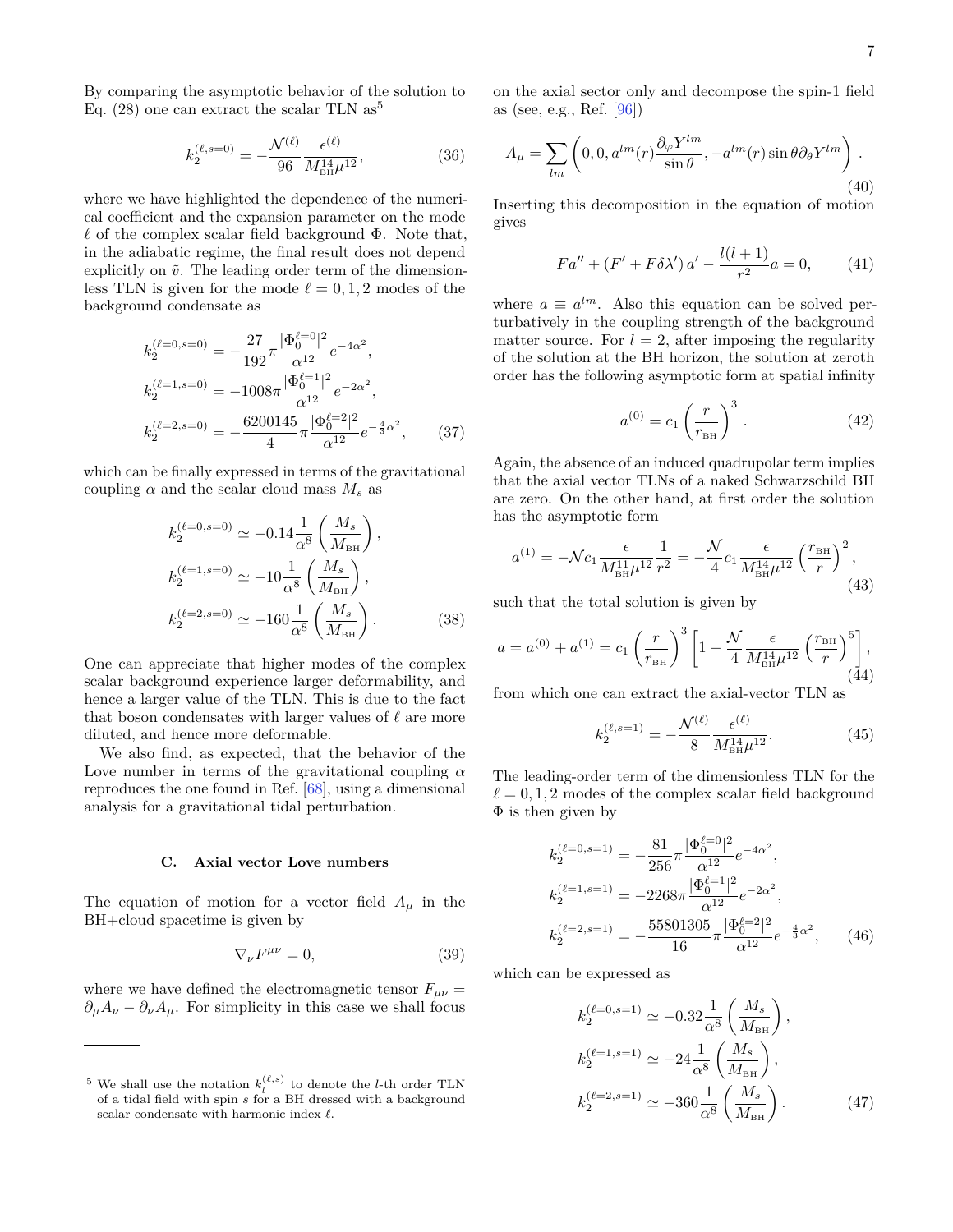We stress that, as in the case of the scalar TLNs, higher modes of the complex field  $\Phi$  are characterized by a larger response to the tidal perturbation, and that the scaling with the gravitational coupling  $\alpha$  matches the one obtained for a scalar or gravitational tidal perturbation. Indeed, we confirm the general scaling predicted in Ref. [\[68\]](#page-15-18), namely

$$
k_2 \sim \frac{1}{\alpha^8} \left( \frac{M_s}{M_{\text{BH}}} \right),\tag{48}
$$

with the prefactor depending on the background solution and on the type of tidal perturbation. Interestingly, the above scaling shows that  $k_2$  can be very large in the  $\alpha \ll 1$ regime.

Finally, adopting the same normalization used in the gravitational case, the axial vector Love numbers are slightly larger than the scalar ones for the same background configuration. In Appendix [A](#page-12-0) we shall compute the scalar, axial vector, and gravitational TLNs for a perfect-fluid neutron star and show that the same hierarchy holds, namely for a given background configuration the TLNs slightly grow with the value  $s = 0, 1, 2$  of the spin of the external tidal field. Based on this (small) hierarchy, using the axial vector TLNs as a proxy for the real gravitational TLNs should provide a conservative estimate, since the gravitational TLNs are expected to be slightly larger. In the following we shall focus our analysis on the axial vector TLNs.

# **IV. MEASURING THE TIDAL DEFORMABILITY OF DRESSED BHS**

#### **A. Data analysis**

To estimate the detectability of the TLNs through GW observations we use a Fisher matrix approach as described in Refs. [\[46,](#page-15-1) [97,](#page-15-42) [98\]](#page-15-43), which we follow to summarize the basic notions of the formalism.

The output  $s(t)$  of a generic interferometer can be expressed as the sum of the GW signal  $h(t, \vec{\xi})$  and the stationary detector noise  $n(t)$ . The posterior on the hyperparameters  $\vec{\xi}$  is given by

$$
p(\vec{\xi}|s) \propto \pi(\vec{\xi})e^{-\frac{1}{2}(h(\vec{\xi})-s|h(\vec{\xi})-s)},\tag{49}
$$

in terms of the prior  $\pi(\vec{\xi})$ , where we have defined the inner product as

$$
(g|h) = 2 \int_{f_{\min}}^{f_{\max}} df \frac{h(f)g^*(f) + h^*(f)g(f)}{S_n(f)},
$$
 (50)

where  $S_n(f)$  is the detector noise spectral density, and  $f_{\min}$ and  $f_{\text{max}}$  are the characteristic minimum and maximum frequencies of integration, which will be discussed in the next section for the system under consideration.

According to the principle of the maximum-likelihood estimator, the values of the hyperparameters can be estimated as those for which the posterior is maximum. In the limit of large signal-to-noise ratio  $(SNR = \sqrt{(h|h)})$ , for which the posterior peaks around the true values  $\vec{\zeta}$  of the hyperparameters, one can perform a Taylor expansion to get

$$
p(\vec{\xi}|s) \propto \pi(\vec{\xi}) e^{-\frac{1}{2}\Gamma_{ab}\Delta\xi^a\Delta\xi^b},\tag{51}
$$

with  $\Delta \vec{\xi} = \vec{\zeta} - \vec{\xi}$ , and where we have introduced the Fisher matrix,

$$
\Gamma_{ab} = \left(\frac{\partial h}{\partial \xi^a} \middle| \frac{\partial h}{\partial \xi^b} \right)_{\vec{\xi} = \vec{\zeta}}.
$$
\n(52)

The errors on the hyperparameters are given by  $\sigma_a$  =  $\overline{\Sigma^{aa}}$ , where  $\Sigma^{ab} = (\Gamma^{-1})^{ab}$  is the covariance matrix.

We will assume that the GW waveform is approximated by the sky-averaged, spin-aligned TaylorF2 template in the frequency domain [\[99\]](#page-15-44)

$$
h(f) = \mathcal{A}f^{-7/6}e^{i\psi(f)},\tag{53}
$$

where the amplitude is given by [\[100\]](#page-15-45)

$$
\mathcal{A} = \frac{1}{\sqrt{30}\pi^{2/3}} \frac{\mathcal{M}^{5/6}}{D_L},
$$
\n(54)

in terms of the luminosity distance  $D_L$  and chirp mass M of the binary, while the dependence on the binary parameters is captured in the GW phase  $\psi$ . The latter is expressed as the sum of three different contributions in a post-Newtonian (PN) expansion: the point-particle contribution up to 3.5PN order  $[24, 99, 101, 102]$  $[24, 99, 101, 102]$  $[24, 99, 101, 102]$  $[24, 99, 101, 102]$  $[24, 99, 101, 102]$  $[24, 99, 101, 102]$  $[24, 99, 101, 102]$ , the tidal heating<sup>[6](#page-7-0)</sup> contribution which introduces a 2.5PN(4PN)  $\times$  log  $\beta$  correction to the phase for spinning (nonspinning) binaries relative to the leading term [\[103,](#page-15-48) [104\]](#page-15-49), and the tidal deformability contribution  $\psi_{\text{TD}}(x) = \Lambda x^5 + \delta \Lambda x^6$ , where the 5PN and 6PN terms are given by [\[3,](#page-14-2) [7\]](#page-14-14)

$$
\Lambda = \left(264 - \frac{288}{\eta_1}\right) \frac{\lambda_2^{(1)}}{M^5} + (1 \leftrightarrow 2),
$$
  

$$
\delta \Lambda = \left(\frac{4595}{28} - \frac{15895}{28\eta_1} + \frac{5715\eta_1}{14} - \frac{325\eta_1^2}{7}\right) \frac{\lambda_2^{(1)}}{M^5} + (1 \leftrightarrow 2),
$$
  
(55)

in terms of the quadrupolar TLN,  $\lambda_2^{(A)} = 2m_A^5 k_2^{(A)}/3$ , of the *A*-th body. The PN expansion is given in terms

<span id="page-7-0"></span><sup>6</sup> The contribution of the tidal heating depends on the energy absorbed at the horizon and is proportional to the BH cross section. Since the BH radius is affected by the cloud only by a  $\mathcal{O}(\alpha^6)$  correction (see Eqs. [\(9\)](#page-2-1) and [\(11\)](#page-2-2)), we shall assume the same tidal-heating term for naked and dressed BHs to the leading order in  $\alpha$ . At any rate, the contribution of the tidal heating is typically small and negligible for our analysis.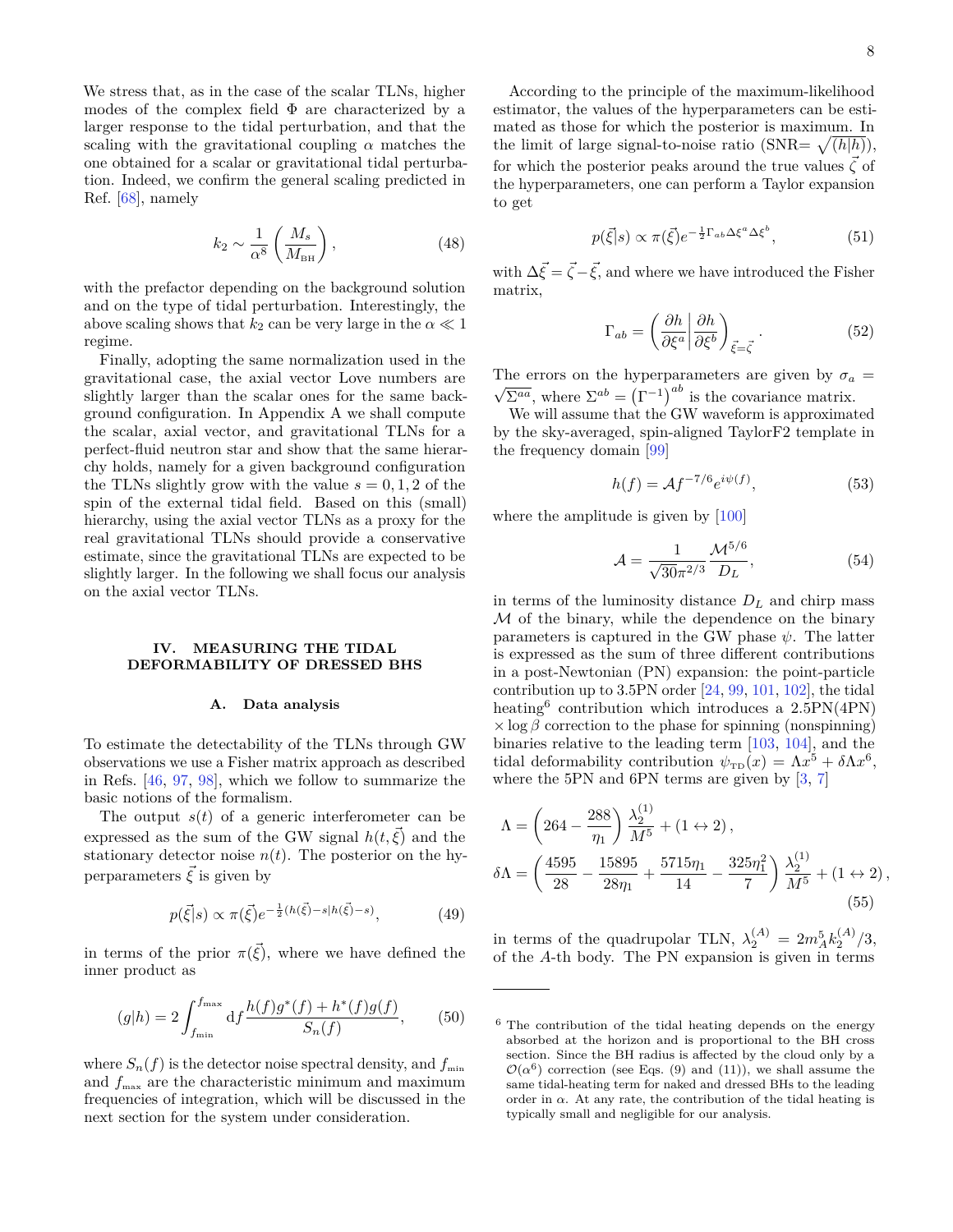of  $x = (M\omega)^{2/3} = \beta^2$ , where  $\omega$  is the orbital angular velocity,  $\nu = \eta_1 \eta_2$  with  $\eta_i = m_i/M$ , and  $M = m_1 + m_2$ .

Note that the TaylorF2 waveform approximant is valid only at small frequencies and becomes increasingly less accurate as the binary approaches the merger. For the system at hand this is not a limitation, because – due to the possible tidal disruption of the background condensate discussed in the next section – the maximum frequency  $f_{\text{max}}$  is much smaller than the merger frequency.

Given that the TLNs  $k_2$  of the two bodies depend only on their masses and on the coupling  $\alpha$ , the set of intrinsic hyperparameters can be taken to be  $\overline{\xi}$  =  $(\phi_c, t_c, \ln \mathcal{M}, \ln \nu, \ln \alpha, \chi_1, \chi_2)$  (phase and time at the coalescence, chirp mass, symmetric mass ratio, gravitational coupling, and individual spins). A GW measurement of the tidal deformability will automatically translate into a measurement of the coupling  $\alpha$  and, hence, on the scalar field mass.

Given that the spin parameters have values smaller than unity, we have implemented a prior on their magnitude assuming a Gaussian distribution centered around zero with large variance  $\sigma_{\chi} = 2$ . This can be achieved by adding to the standard Fisher matrix  $\Gamma$  another matrix  $\Gamma_{\chi} = \text{diag}(0, \ldots, 0, 1/\sigma_{\chi}^2, 1/\sigma_{\chi}^2)$ , following Ref. [\[97\]](#page-15-42).

Finally, we have assumed the analytic fits for the noise spectral density provided in Ref. [\[105\]](#page-16-0) for ET and the most optimistic LISA configuration with  $5 \times 10^6$  km arm-length and an observing time of  $T_{obs} = 5 \text{ yr}$  given in Ref. [\[106\]](#page-16-1). We also stress that for LISA the amplitude of the GW waveform has been multiplied by an additional factor √  $\sqrt{3}/2$ , in order to account for the triangular shape of the detector [\[107,](#page-16-2) [108\]](#page-16-3), and by a factor  $\sqrt{3/20}$  for a proper inclusion of a sky average [\[100\]](#page-15-45) as done in Ref. [\[46\]](#page-15-1).

## **B. Relevant frequencies**

Compared to other standard inspiral analyses, for the problem at hand the frequency domain of the Fisher analysis is particularly relevant because it is dictated by some physical requirements.

The maximum frequency,  $f_{\text{max}}$ , is obtained as the minimum between three characteristic frequencies:

(i) the first frequency is determined by the fact that, as the inspiral proceeds, tidal forces may disrupt the scalar condensate around the BH. This happens when the semi-major axis of the binary is of the order of the Roche radius [\[109\]](#page-16-4)

$$
r_{\text{Roche}} = \gamma r_{\text{BH}} \left(\frac{\rho_{\text{BH}}}{\rho}\right)^{1/3} = \gamma r_s \left(\frac{M_{\text{BH}}}{M_s}\right)^{1/3}
$$

$$
= \frac{\gamma(\ell+1)^2}{2} \frac{r_{\text{BH}}}{\alpha^2} \left(\frac{M_{\text{BH}}}{M_s}\right)^{1/3},\tag{56}
$$

where the numerical coefficient  $\gamma \sim O(2)$  takes values from 1.26 for rigid bodies to 2.44 for fluid ones. We stress that we have assumed the primary object

to be dominated by the BH itself (neglecting its halo) with density  $\rho_{\text{BH}} = 3M_{\text{BH}}/4\pi r_{\text{BH}}^3$ , destroying the halo of the secondary with density  $\rho = 3M_s/4\pi r_s^3$ . This is consistent since in our perturbative scheme  $\rho \ll \rho_{\text{BH}}$ , as previously discussed. The corresponding GW frequency for a circular, equal-mass binary is given by

$$
f_{\text{Roche}} = \frac{2^{3/2}}{(\ell+1)^3 \pi \gamma^{3/2}} \frac{\alpha^3}{r_{\text{BH}}} \left(\frac{M_s}{M_{\text{BH}}}\right)^{1/2};\qquad(57)
$$

(ii) the second frequency is determined by the applicability of the multipole expansion in the PN waveform, which holds for semi-major axis larger than the cloud radius. This translates into

$$
r \gtrsim \frac{(\ell+1)^2}{2} \frac{r_{\text{BH}}}{\alpha^2},\tag{58}
$$

or into a maximum frequency

$$
f_{\text{me}} = \frac{2^{3/2}}{(\ell+1)^3 \pi} \frac{\alpha^3}{r_{\text{BH}}};
$$
\n(59)

(iii) the third frequency is the standard cutoff of the early-inspiral waveform approximants, which is approximately set at the frequency at the innermost circular orbit radius (ISCO),

$$
f_{\rm ISCO} = \frac{1}{6\sqrt{6}\pi r_{\rm BH}}.\tag{60}
$$

Therefore, we set  $f_{\text{max}} = \text{Min}[f_{\text{Roche}}, f_{\text{me}}, f_{\text{ISCO}}]$ . It is easy to see that, for the scenarios we are interested in, the smallest frequency is always the Roche one. That is, well before the binary approaches the ISCO, the tidal field can destroy the condensate. Therefore for  $f > f_{\text{Roche}}$  the tidal effects are negligible and the binary proceeds until the merger of two naked BHs. Note that larger values of the condensate multipole  $\ell$  would result in a smaller maximum frequency. Likewise,  $f_{\text{Roche}} \propto \alpha^3 / M_{\text{BH}}$ . This strong dependence on  $\alpha$  severely limits the detectability of tidal effects and is competitive with the fact that  $k_2 \propto \alpha^{-8}$ . Despite the fact that  $k_2$  grows very rapidly as  $\alpha \to 0$ , one can easily check that the PN correction  $\Lambda x^{10}$  is much smaller than unity at  $f = f_{\text{Roche}}$ , so the PN expansion is valid in the relevant frequency range.

Let us now move to the choice of the minimum frequency,  $f_{\min}$ . In the standard (naked) BH case one typically sets  $f_{\min}$  to the minimum frequency detectable by the interferometer. For ET we consider  $f_{\min}^{\text{ET}} = 1 \text{ Hz}$ , whereas for LISA we take  $f_{\min}^{\text{LISA}} = \text{Max}[10^{-5} \overline{\text{Hz}}, f_{5\text{yr}}]$ , i.e. either  $10^{-5}$  Hz or the initial frequency corresponding to a binary that spends  $T_{\text{obs}} = 5 \text{ yr}$  to span the frequency band up to  $f_{\text{max}}$  [\[100\]](#page-15-45)

$$
f_{\rm 5yr} = \left[ \frac{1}{f_{\rm max}^{8/3}} + 1.27 \times 10^{12} \,\text{Hz} \left( \frac{\mathcal{M}}{10^6 M_{\odot}} \right)^{5/3} \left( \frac{T_{\rm obs}}{\rm 5yr} \right) \right]_{(61)}^{-3/8}
$$

*.*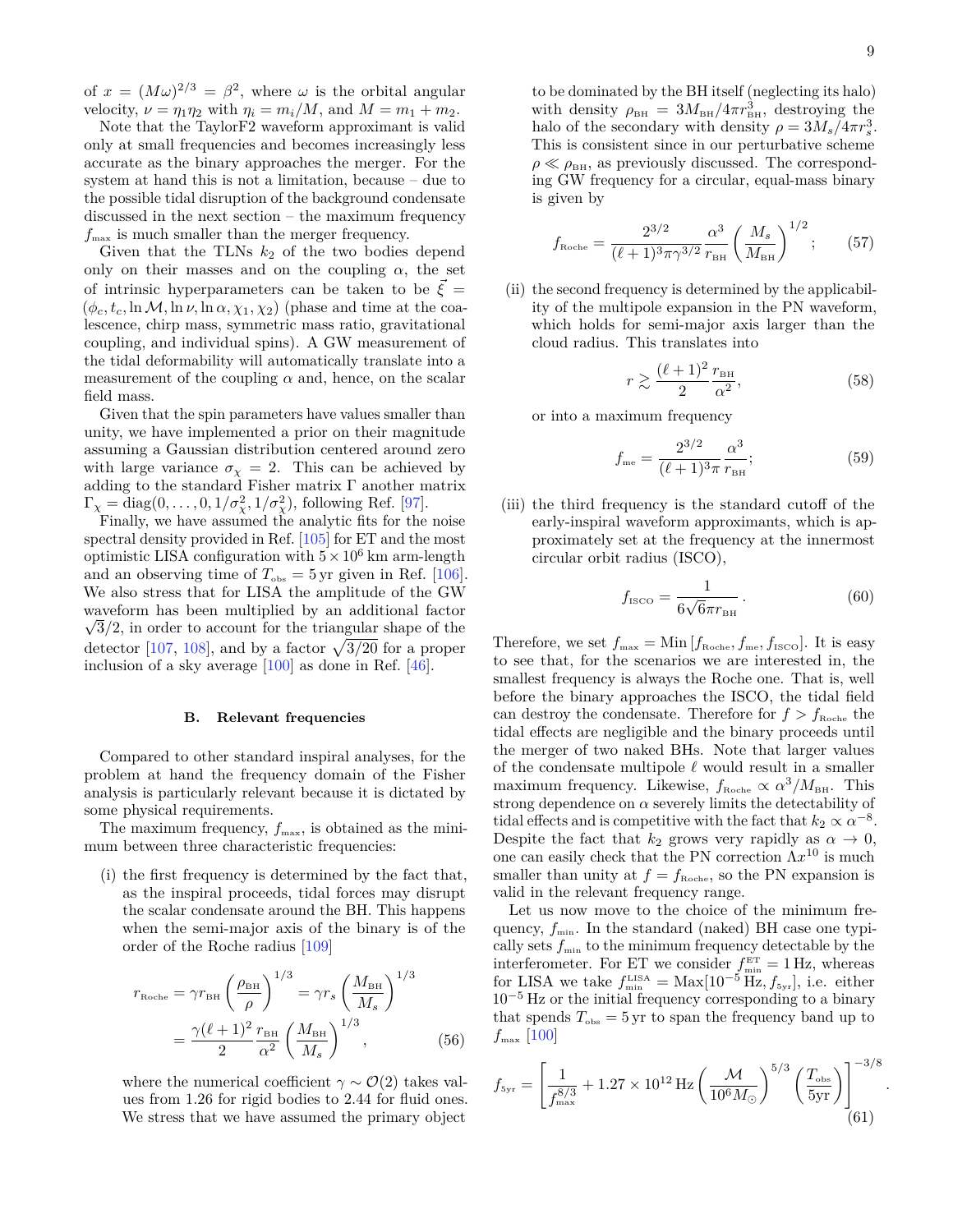<span id="page-9-0"></span>

FIG. 2. *Comparison between the relevant frequencies in terms of the mass of a equal-mass binary system, for a fixed value of the gravitational coupling*  $\alpha$  *and for the mode*  $\ell = 1$  *of the scalar field background.*

However, in the case of BHs surrounded by superradiantlytriggered bosonic condensates one has also to consider the gravitational perturbation due to the presence of the BH companion, which induces a transition of the dominant growing mode of the scalar condensate to decaying modes, resulting into a depletion of the cloud. For nonaxisymmetric condensates (as those produced by the BH superradiant instability), this condition translates into the requirement that the time to merger has to be shorter than the lifetime of the cloud, which holds for frequencies larger than the critical value [\[68\]](#page-15-18) (see also Refs. [\[70,](#page-15-50) [74,](#page-15-19) [110\]](#page-16-5) for recent studies on the impact of depletion on axion clouds)

$$
f_{\rm depl} = 0.3 \,\mathrm{mHz} \left(\frac{3M_{\odot}}{M_{\rm BH}}\right) \frac{(1+q)^{1/8}}{q^{3/8}} \left(\frac{\alpha}{0.07}\right)^{45/8}, \quad (62)
$$

where  $q$  is the binary's mass ratio. This frequency is found to be smaller than the maximum frequency dominated by the Roche value for the relevant superradiant modes  $\ell = 1, 2$ , and is competitive with the sensitivity frequencies of the considered experiments in setting the minimum frequency. In practice, to account for this effect, when dealing with  $\ell = 1, 2$  condensates we set  $f_{\min} = \text{Max}[f_{\min}^{\text{detector}}, f_{\text{depl}}]$ , whereas for spherical  $(\ell = 0)$ condensates there are no level transitions and we simply set  $f_{\min} = f_{\min}^{\text{detector}}$ . The comparison between the relevant frequencies is shown in Fig. [2](#page-9-0) for a fixed value of the gravitational coupling and the mode  $\ell = 1$  of the scalar condensate.

#### **C. Numerical results**

Our main numerical results are summarized in Fig. [3,](#page-10-0) where we show the relative error on the gravitational coupling  $\alpha$  for a nonspinning, equal-mass binary, for the

 $\ell = 0$  and  $\ell = 1$  modes of the complex scalar field  $\Phi$ . We considered values of  $\alpha = \mathcal{O}(0.1)$  for which the analytical result valid in the Newtonian  $(\alpha \ll 1)$  limit is a reasonable approximation [\[85\]](#page-15-30). In all cases, for the computation of the Love numbers we considered  $M_s = 0.1 M_{\text{BH}}$ , which corresponds to the most optimistic scenario, since smaller values of  $M_s$  makes the TLN smaller and, most importantly, reduce the Roche frequency.

The main finding is that both ET and LISA would be able to constrain the gravitational coupling, and thus the tidal deformability, in a wide and complementary range of BH masses. Remarkably, in both cases the bounds extend to smaller BH masses than those typically probed by inspiral tests. The reason is that the characteristic GW frequency of inspiral tests is roughly  $f_{\text{ISCO}} \approx 0.01/M_{\text{BH}}$ , which matches the optimal frequency of ground-based (space-based) detectors – i.e., roughly  $100 \text{ Hz}$  (1 mHz) – for  $M_{\text{BH}} \sim 20 M_{\odot}$  ( $M_{\text{BH}} \sim 2 \times 10^6 M_{\odot}$ ). On the other hand, the Roche frequency is roughly

$$
f_{\text{Roche}} \sim \frac{5 \times 10^{-5}}{(\ell + 1)^3 M_{\text{BH}}} \left(\frac{\alpha}{0.1}\right)^3 \left(\frac{M_s}{0.1 M_{\text{BH}}}\right)^{1/2},
$$
 (63)

and, for  $\ell = 1$ ,  $\alpha = 0.1$ ,  $M_s = 0.1 M_{BH}$ , matches the optimal frequency of ground-based (space-based) detectors for much smaller BH masses, namely  $M_{BH} \approx 0.02 M_{\odot}$  $(M_{\text{BH}} \approx 2 \times 10^3 M_{\odot})$ . Note that, although these frequencies are much smaller than the typical merger frequency, tidal effects are still detectable because of the large magnitude of the TLNs in the small- $\alpha$  limit. For this reason an experiment like LISA could detect the tidal deformability of dressed BHs across the entire mass range from stellar-mass ( $\approx 10^2 M_{\odot}$ ) to supermassive ( $\approx 10^7 M_{\odot}$ ) objects, providing a measurement of  $\alpha$  as accurate as a few percent for optimal configurations. It is also interesting to note that the bounds coming from ET and LISA are very well complementary to each other, leaving no gap for intermediate-mass BHs. In particular, LISA would be sensitive also to tidal-deformability effects in stellar-origin BH binaries well before their merger. The results of Fig. [3](#page-10-0) show that for a GW190521-like [\[111\]](#page-16-6) event (with total mass  $M \approx 150 M_{\odot}$  and luminosity distance  $D_L \approx 5 \,\text{Gpc}$ ), a coupling  $\alpha \approx 0.08$  could be measured with  $\mathcal{O}(50\%)$  accuracy. Since the effect of the tidal deformability is relevant for this system, not accounting for it could jeopardize multiband detections of stellar-origin BH binaries [\[112\]](#page-16-7), similarly to other environmental effects [\[113,](#page-16-8) [114\]](#page-16-9).

By comparing the left and right panels of Fig. [3](#page-10-0) one can notice that smaller- $\ell$  condensates can be better constrained with respect to the higher- $\ell$  configurations. The reason for this can be again found by looking at the characteristic maximum frequency of integration in the Fisher analysis. In particular, even though the TLNs for the  $\ell = 1$  condensate are larger than those for  $\ell = 0$ by approximately an order of magnitude, the maximum frequency is significantly smaller (given the behavior of  $f_{\text{max}} \sim (\ell + 1)^{-3}$ , limiting the capability of the experiment to set a strong bound on the tidal-deformability term that enters at high-PN order. Indeed, we do not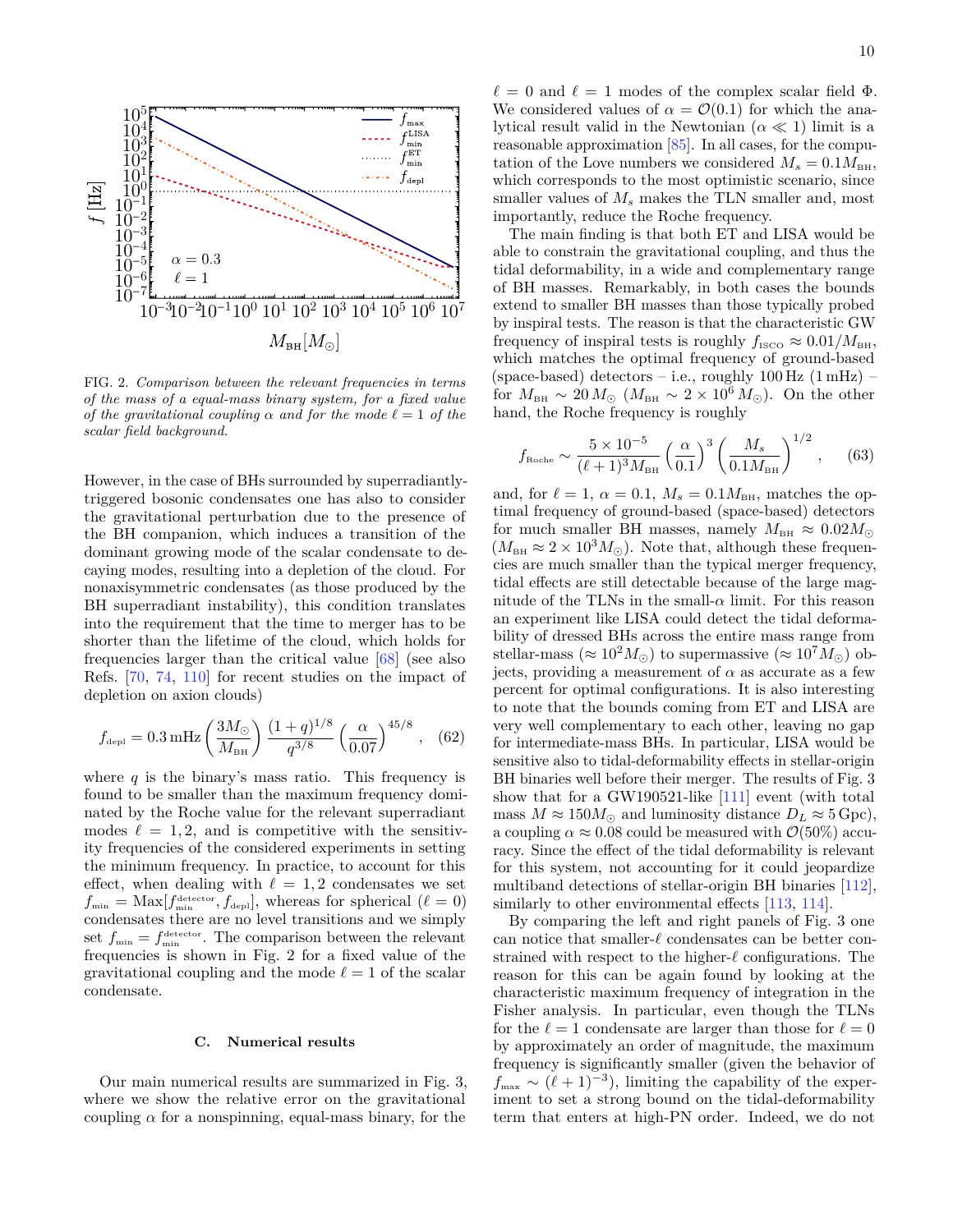<span id="page-10-0"></span>

FIG. 3. *Relative percentage error on the coupling*  $\alpha = \mu M_{BH}$  *for equal-mass, nonspinning binaries for the modes*  $\ell = 0$  *(left)* and  $\ell = 1$  *(right) of the scalar field condensate, assuming an axial vector TLN in the waveform and*  $M_s(\alpha) = 0.1 M_{BH}$ . The left-most *(right-most) curves refer to binaries detected by ET (LISA) at luminosity distance*  $D_L = 100 \text{ Mpc}$  *(D<sub>L</sub>* = 1 Gpc). The horizontal *dashed lines identify the value*  $\sigma_{\alpha}/\alpha = 1$  *above which no constraint can be set on the gravitational coupling.* 

show the bounds for  $\ell = 2$  condensates since they are not constraining  $(\sigma_\alpha/\alpha > 1)$ .

One can also appreciate that for a fixed value of  $\alpha$ , the relative errors decrease for larger masses, reach a minimum, and then increase again. The behavior of the curves can be understood as follows: given that the tidal deformability grows with the object mass, higher masses could be easier detected. However, increasing the BH mass would also reduce the number of effective cycles in the detector bandwidth due to the maximum frequency dependence on the BH mass  $f_{\text{max}} \sim 1/M_{\text{BH}}$  (tidal effects start to get relevant at high PN/high frequency order). The reason for which curves at different *α* overlap can again be explained by the strong dependence of the maximum frequency on the gravitational coupling  $f_{\text{max}} \sim \alpha^3$ , meaning that larger values of  $\alpha$ , corresponding to smaller TLNs, would imply a larger number of effective cycles, increasing the possibility for its detection. This is manifestly shown in the plots, where one can see how smaller values of  $\alpha$  are better constrained at smaller masses than at larger masses.

# **D. Projected bounds on ultralight fields from tidal-deformability measurements**

A measurement/bound on the gravitational coupling  $\alpha = M_{\text{BH}}\mu$  can be immediately translated into a measurement/bound on the boson mass  $m_b = \mu \hbar$ . The typical SNRs for the systems shown in Fig. [3](#page-10-0) are high enough that the binary chirp mass is always very well measured, also because we restricted to the early inspiral phase to avoid tidal disruption of the condensate. The binary mass ratio is also measured at least with the same accuracy as  $\alpha$ , and typically better. From the measurement errors on the coupling  $\alpha$ , chirp mass  $\mathcal{M}$ , and mass ratio q, one can

use the standard propagation of errors to determine the relative error on *mb*, finding that they are very similar to those on  $\alpha$ , since the errors on the individual masses are much smaller or at least comparable. The results shown in Fig. [3](#page-10-0) suggest that the boson mass can be measured with roughly  $10\%$  accuracy and down to  $1\%$  accuracy in some optimal configurations.

For a given experiment (either ET or LISA) the bounds on the boson mass extend across a certain range. Since  $\alpha = \mathcal{O}(0.1)$  in the relevant parameter space, the lower (upper) boundary of this range is set by the heaviest (lightest) BH that gives a meaningful constraint, i.e. such that  $\sigma_{\alpha}/\alpha < 1$ .

For spherical  $(\ell = 0)$  condensates, ET can probe values of the coupling slightly smaller than  $\alpha = 0.1$  down to  $M_{\text{BH}} = 10^{-3} M_{\odot}$ , but this of course requires the existence of such light BHs that can only be of primordial origin (see [\[115\]](#page-16-10) for a review on the constraints on primordial BHs). More conservatively, assuming a detection of stellar-origin BHs with  $M_{\text{BH}} \gtrsim 5 M_{\odot}$ , a measurement of  $\alpha \approx 0.3$  would translate into a measurement  $m_b \approx 10^{-11}$  eV. The upper bound of the range is achieved for  $\alpha \approx 0.5$  and  $M_{\text{BH}} \approx 200 M_{\odot}$ , corresponding to  $m_b \approx 3 \times 10^{-13}$  eV. Overall, ET could probe the range  $10^{-13} \leq m_b/eV \leq 10^{-11}$  for  $\ell = 0$  condensates and a narrower range (especially at high BH masses) for  $\ell = 1$ condensates (see right panel of Fig. [3\)](#page-10-0). Interestingly, as shown in the left panel of Fig. [3,](#page-10-0) LISA can probe ultralight spherical bosonic condensates in a range that already overlaps with that of ET. Detecting a  $100M_{\odot}$  BH provides a measurement of  $\alpha \approx 0.1$ , corresponding to  $m_b \approx 10^{-13}$  eV. In particular, LISA could measure the mass of ultralight bosons with  $m_b \approx 10^{-14}$  eV with 10% accuracy or better. It is interesting to note that the regime around  $m_b \approx 10^{-14}$  eV is particularly difficult to probe with other GW-based tests, see e.g. Refs. [\[67,](#page-15-17) [81\]](#page-15-26) for tests that can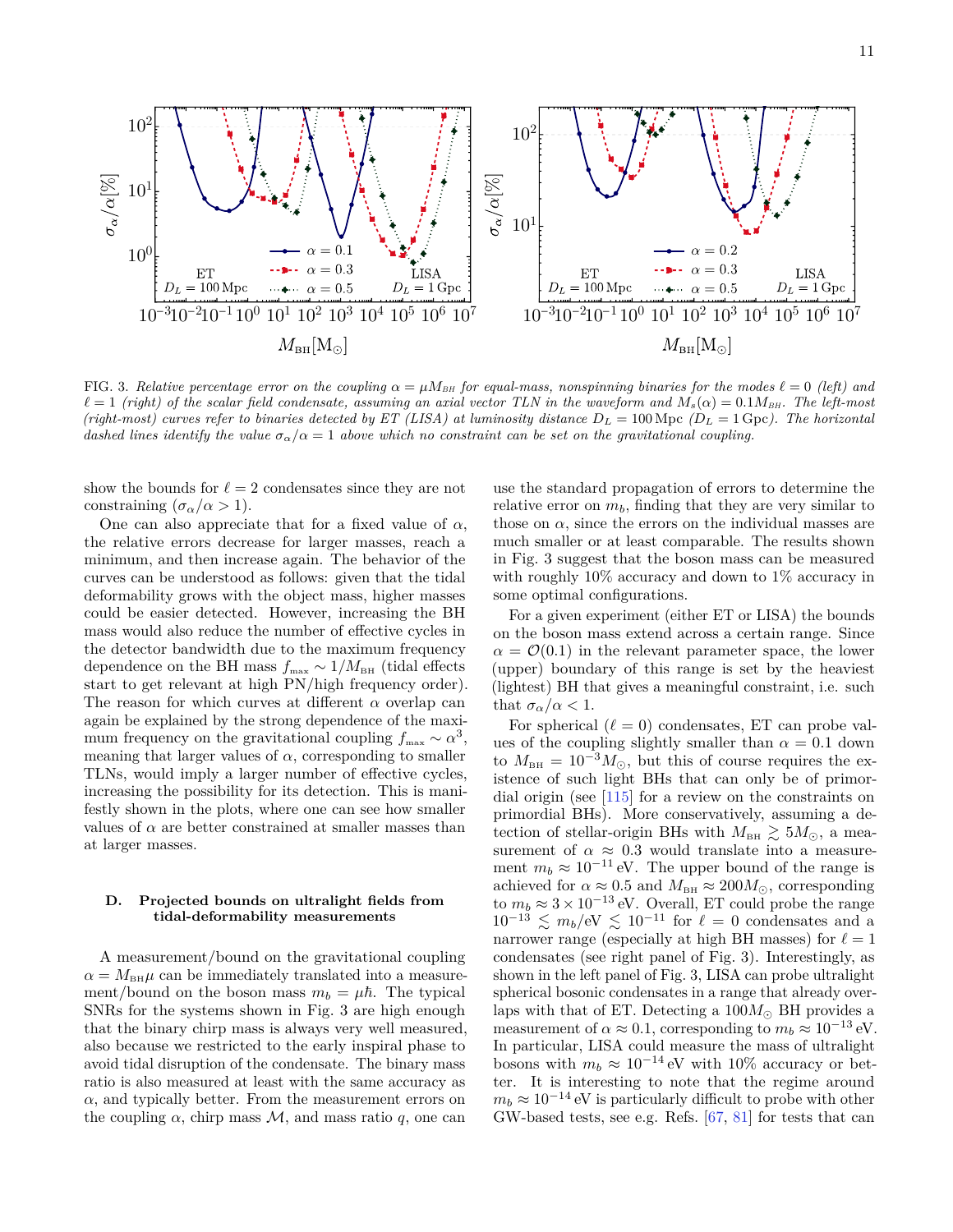<span id="page-11-0"></span>

FIG. 4. Relative percentage error on the scalar field mass  $m_b = \mu \hbar$  for equal-mass, nonspinning binaries for the modes  $\ell = 0$  $(\text{left})$  and  $\ell = 1$  (right) of the condensate, assuming an axial vector TLN in the waveform and  $M_s(\alpha) = 0.1 M_{BH}$ . The horizontal *dashed lines identify the value*  $\sigma_{m_b}/m_b = 1$  *above which no constraint can be set on the scalar field mass.* 

marginally probe this range, and Ref. [\[66\]](#page-15-16) for bounds coming from mass-spin measurements of intermediate-mass BHs with LISA, which are anyway indirect. Therefore, LISA measurements of the tidal deformability of light BHs would be complementary to other searches and would also provide a smoking gun for departure from the standard "naked BH" picture. Overall, LISA could probe the range  $10^{-17} \lesssim m_b/eV \lesssim 10^{-13}$  for  $\ell = 0$  condensates, which again becomes slighly narrower for  $\ell = 1$  condensates. The LISA range is wider than that of ET both because of the larger SNR and, most importantly, because we expect to detect BHs in the entire mass range available for this measurement.

This discussion is summarized in Fig. [4,](#page-11-0) where we show the relative error on the scalar field mass  $m_b$ , spanning the range  $10^{-17} \leq m_b/eV \leq 10^{-11}$ , for both the  $\ell = 0$ (left panel) and  $\ell = 1$  (right panel) modes, obtained from the bounds on  $\alpha$ . In particular, for a fixed value of  $m_b$ , we perform the Fisher analysis for different values of the BH mass such that  $\alpha < 0.5$  and translate the bounds on  $\alpha$  to bounds on the scalar field mass. One can appreciate that ET and LISA will be able to constrain this range of masses with an accuracy down to few percents, also filling the gap around  $m_b \sim 10^{-14}$ eV from independent searches.

# **V. CONCLUSIONS**

In this paper we have provided the computation of the TLNs of a BH surrounded by a bosonic scalar-field condensate under the tidal effects due to scalar and vector perturbations. Our findings show that the system gets deformed, with the TLNs being proportional to the inverse of the eighth power of the gravitational coupling  $\alpha = M_{BH}\mu$ . In particular, small masses of the scalar condensate,  $m_b = \mu \hbar \ll 1/M_{\text{BH}}$ , yield very large TLNs, enhancing the effect of the tidal deformability in the waveform. This result is found to be independent on the tidal source, with the "susceptibility" of the system to a vector perturbation slightly larger than the one for the scalar tides.

Using the result for the vector tidal perturbation as a proxy for the gravitational TLNs, we have addressed the detectability of tidal effects of dressed BHs with future experiments like the ET and LISA through a Fisher matrix analysis. Even focusing only on binaries for which the condensate is surely not destroyed (either by depletion due to mode transitions at small orbital frequency or by tidal disruption at large orbital frequency), we showed that when  $\alpha \approx 0.1$  the TLNs are so large that their effects are measurable across various mass ranges.

We showed that LISA could measure the tidal deformability of dressed BHs across the mass range from stellarmass ( $\approx 10^2 M_{\odot}$ ) to supermassive ( $\approx 10^7 M_{\odot}$ ) objects, overall providing a measurement of the mass of ultralight bosons in the range  $(10^{-17} - 10^{-13})$  eV with roughly  $10\%$ accuracy (down to 1% accuracy in some optimal configurations). Interestingly, these constraints extend well within the  $10^{-14}$  eV regime which is particularly hard to probe, thus filling the gap between other superradiance-driven constraints coming from terrestrial and space interferometers. Altogether, our analysis suggests that LISA and ET can probe tidal effects from BHs dressed by scalar condensate in the combined mass range  $(10^{-17} - 10^{-11})$  eV. Furthermore, due to the large tidal deformability of bosonic condensates, the TLNs yield a significant contribution also in the relatively early inspiral, thus potentially affecting the dynamics of stellar-origin binaries in the LISA band. If not properly accounted for, this effect could jeopardize multiband detections of these binaries with space- and ground-based detectors.

Our work is intended to be only a first step in understanding the tidal deformability of dressed BHs; as such,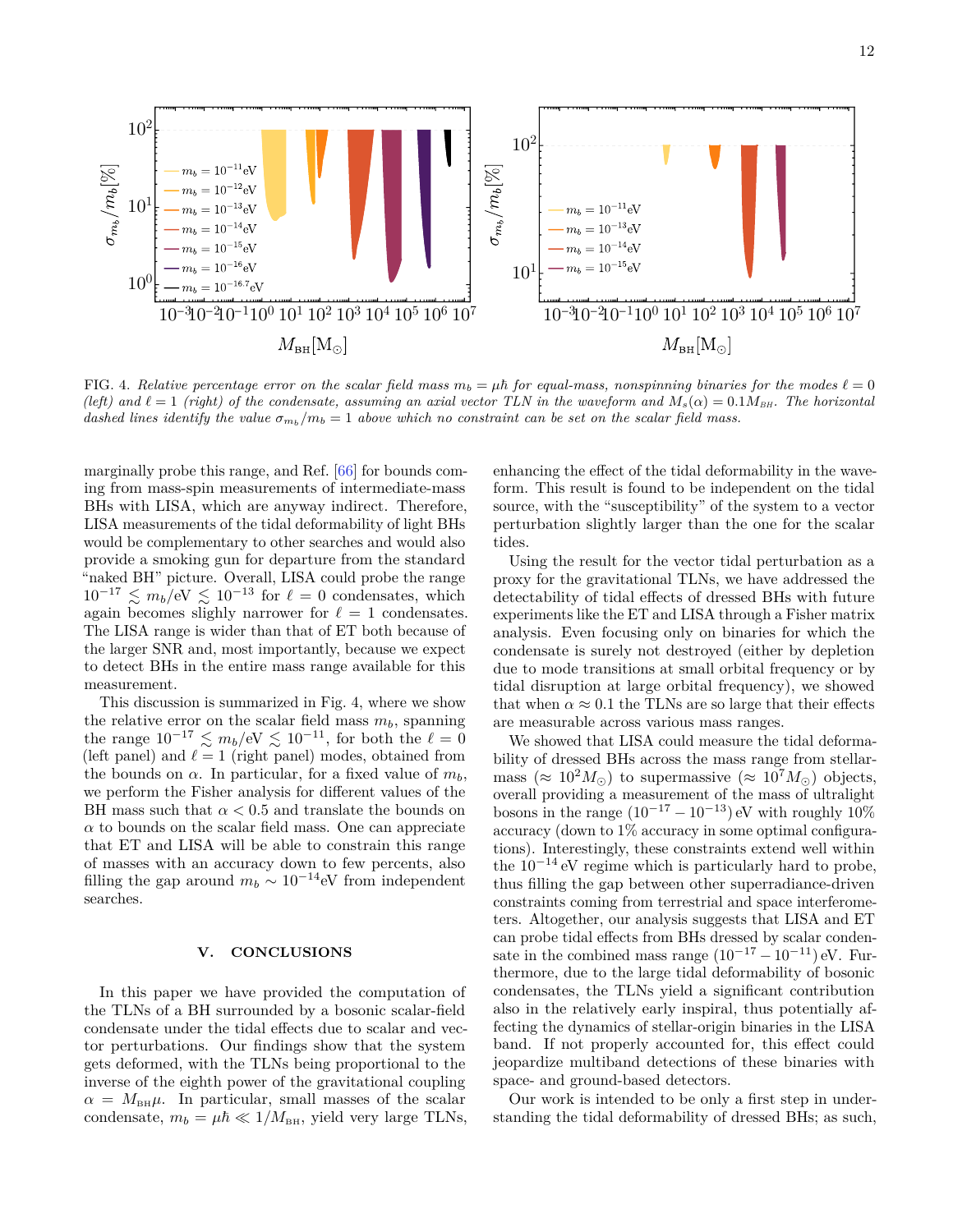it can be extended in several ways: first of all, one should determine the response of the BH-boson condensate to gravitational perturbations and determine its detectability in comparison to the result obtained assuming the vector result as a proxy. This extension should be relatively straightforward for spherically symmetric clouds, whereas an accurate computation of superradiantly-driven bosonic condensates is much more challenging, due to the fact that the condensate is nonaxisymmetric (and time dependent). It is also likely that computing the gravitational TLNs would require to compute the background metric beyond the perturbative approximation adopted in this work.

It would be interesting to determine how the system reacts in the spinning case (see, e.g., Refs. [\[24,](#page-14-13) [37,](#page-14-12) [116–](#page-16-11) [120\]](#page-16-12) for the case of the tidal deformability of slowlyspinning stars), and estimate whether the spin could impact the bounds on the boson mass.

Finally, we focused on the interesting case of bosonic condensates around BHs, but in principle any matter configuration around BHs (e.g., accretion disks) could feature a nonvanishing tidal deformability [\[121\]](#page-16-13). Quantifying this effect for coalescence GW signals is another interesting extension of this work.

#### **ACKNOWLEDGMENTS**

We thank Gabriele Franciolini and Antonio Riotto for insightful discussions and comments on the draft. V.DL. is supported by the Swiss National Science Foundation (SNSF), project The Non-Gaussian Universe and Cosmological Symmetries, project number: 200020-178787. P.P. acknowledges financial support provided under the European Union's H2020 ERC, Starting Grant agreement no. DarkGRA–757480, and under the MIUR PRIN and FARE programmes (GW-NEXT, CUP: B84I20000100001), and support from the Amaldi Research Center funded by the MIUR program 'Dipartimento di Eccellenza" (CUP: B81I18001170001).

# <span id="page-12-0"></span>**Appendix A: Scalar, vector, and gravitational TLNs of a neutron star**

In this appendix we compute the TLNs of an ordinary (i.e., "naked") neutron star under the presence of scalar  $(s = 0)$  and vector  $(s = 1)$  perturbations as defined in the main text, and compare the results with the one obtained for a gravitational perturbation  $(s = 2)$  by Ref. [\[4\]](#page-14-3).

# **1. Scalar TLNs**

Let us consider the exterior geometry of a spherical static neutron star of mass *M* and radius *R* described by the line element

$$
ds^{2} = -fdt^{2} + f^{-1}dr^{2} + r^{2}d\Omega^{2}, \qquad f(r) = 1 - \frac{2M}{r}.
$$
\n(A1)

The equation of motion for a scalar perturbation  $\phi$  on this background is given by the real Klein-Gordon equation  $\Box \phi = 0$  which, making use of the spherical-harmonic decomposition shown in the main text, becomes

$$
f\frac{R''}{r} + f'\frac{R'}{r} - \left(\frac{l(l+1)}{r^2} + \frac{1}{r}f'\right)\frac{R}{r} = 0,
$$
 (A2)

where the prime denotes differentiation with respect to *r*. For the  $l = 2$  mode, the exterior solution to this equation has the form

$$
R_{\text{ext}}(r) = c_1 \frac{r (2M^2 - 6Mr + 3r^2)}{2M^2} + c_2 \left[ \frac{3r}{2} - \frac{3r^2}{2M} + \frac{r (2M^2 - 6Mr + 3r^2) \log \left(\frac{r}{r - 2M}\right)}{4M^2} \right],
$$
\n(A3)

whose behavior at asymptotic infinity  $r \to \infty$  is given by

$$
\frac{R_{\text{ext}}(r)}{r} \to c_1 \frac{3}{2} \left(\frac{r}{M}\right)^2 \left[1 + \frac{c_2}{c_1} \frac{4}{45} \left(\frac{M}{r}\right)^5\right]. \tag{A4}
$$

By comparing the asymptotic behavior of the scalar perturbation at spatial infinity with Eq. [\(28\)](#page-5-2), one can extract the TLN,  $k_2 = 2c_2/45c_1 (M/R)^5$ , which can be expressed in terms of the star compactness  $C = M/R$  and the parameter  $y = R\phi_{\text{ext}}'(R)/\phi_{\text{ext}}(R)$  evaluated at the radius of the neutron star as

$$
k_2^{(s=0)}(y,C) = 4C^5(-1+2C)[3(y-2)+2C(3+y(C-3))]
$$
  
× {-90C[3(y-2) + C(12-9y + C(6y-2))]  
+45(2C-1)[3(y-2)+2C(3+y(C-3))][log(1-2C)]<sup>-1</sup>.  
(A5)

The parameter *y* can be computed by determining the solution of the scalar perturbation  $R_{\text{int}}(r)$  in the interior of the neutron star and matching the interior solution to the exterior one at the neutron star radius. The interior background is described by the metric

<span id="page-12-1"></span>
$$
ds^{2} = -e^{\nu(r)}dt^{2} + e^{\lambda(r)}dr^{2} + r^{2}d\Omega^{2}, \qquad (A6)
$$

with  $e^{\lambda(r)} = (1 - 2m(r)/r)^{-1}$ . Assuming a perfect-fluid energy momentum tensor,

$$
T_{ab} = (\rho + p)u_a u_b + pg_{ab}, \qquad (A7)
$$

in terms of the fluid pressure  $p$  and density  $\rho$ , and the 4-velocity  $u_a = (e^{-\nu}, 0, 0, 0)$ , one obtains the Tolman-Oppenheimer-Volkoff (TOV) equations of stellar equilibrium

$$
\frac{\mathrm{d}m}{\mathrm{d}r} = 4\pi r^2 \rho,
$$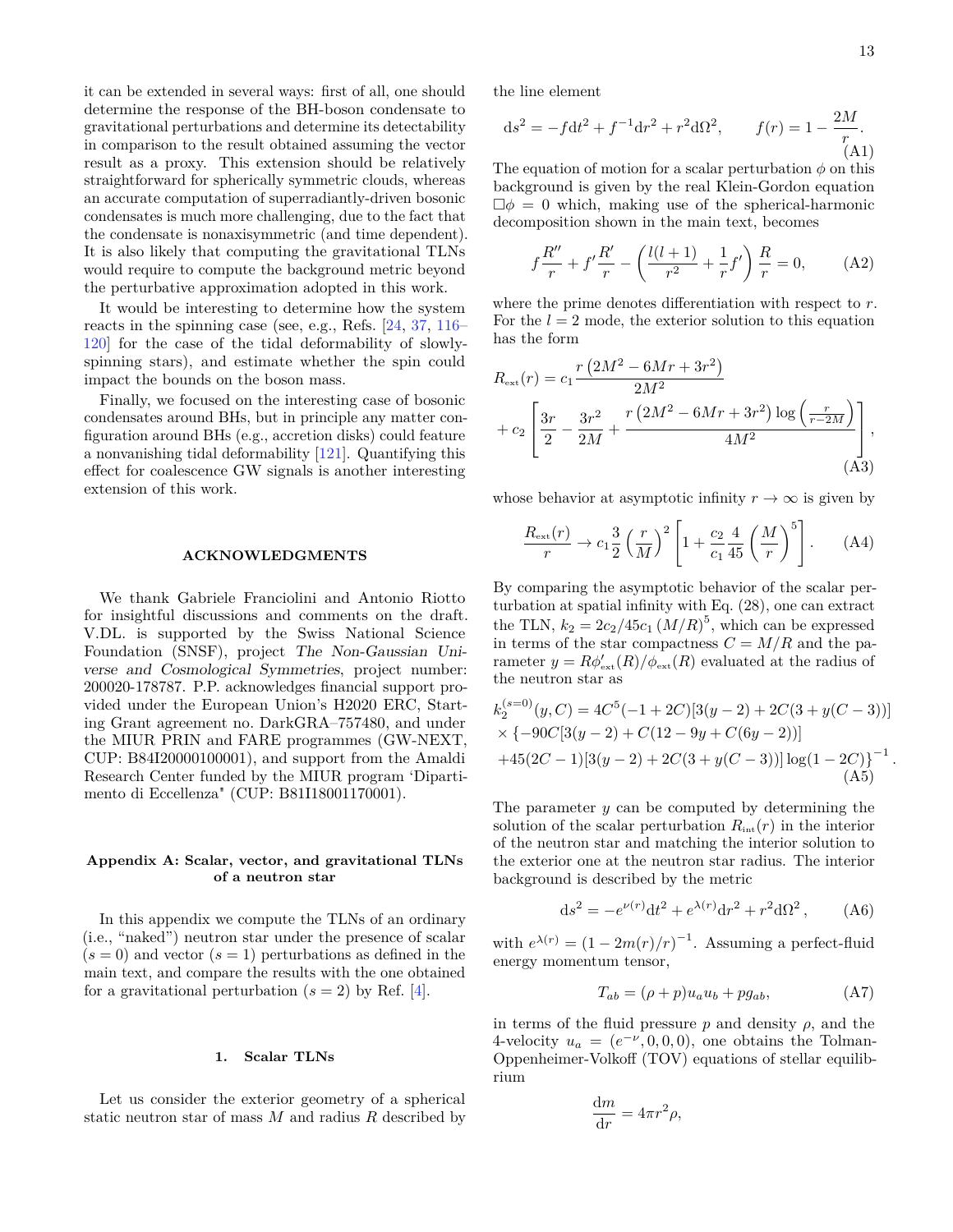<span id="page-13-1"></span>

FIG. 5. *Comparison of the l* = 2 *TLNs of a neutron star in terms of the compactness for a scalar*  $(s = 0)$ *, vector*  $(s = 1)$ *, and gravitational (s* = 2*) tidal perturbation. We have assumed the polytropic equation of state* [\(A11\)](#page-13-0) *with exponent*  $\Gamma = 2$ and constant  $K = 1/10$ *. Note that the gravitational TLN is positive, whereas the scalar and axial vector TLNs are negative, as in the BH-condensate case studied in the main text.*

$$
\frac{dp}{dr} = -(\rho + p)\frac{m + 4\pi r^3 p}{r^2 - 2mr},
$$
  
\n
$$
\frac{d\nu}{dr} = \frac{2(m + 4\pi r^3 p)}{r^2 - 2mr},
$$
\n(A8)

which can be solved numerically along with the Klein-Gordon equation for the scalar perturbation  $\phi$  in the interior background of the neutron star,

$$
\left(1 - \frac{2m}{r}\right)\frac{R''}{r} + \left[\frac{2m}{r^2} + 4\pi r(p - \rho)\right]\frac{R'}{r} - \left[\frac{2m}{r^3} + 4\pi (p - \rho) + \frac{6}{r^2}\right]\frac{R}{r} = 0.
$$
 (A9)

In the limit of small compactness (i.e., in the Newtonian limit) one finds

$$
k_2^{(s=0)} \to \frac{2-y}{6+2y} \qquad \text{when} \qquad C \to 0. \tag{A10}
$$

In this limit the interior solution of the scalar perturbation goes as  $\phi_{\text{int}} \sim c_1 r^2 + c_2 r^{-3}$ , for which regularity at the origin implies  $c_2 = 0$ . This will result into  $y \to 2$ , for which  $k \to 0$  as  $C \to 0$ . Assuming for simplicity a standard polytropic equation of state between the pressure and the energy density,

<span id="page-13-0"></span>
$$
\rho = \frac{p}{K - 1} + \eta_0 \left(\frac{p}{K \eta_0}\right)^{1/\Gamma},
$$
 (A11)

where  $\eta_0 = 16.6 \times 10^{12}$  g/cm<sup>3</sup>, one can simultaneously solve the Klein-Gordon and TOV set of equations to compute the solution of the scalar field in the interior of the star, from which one can extract the TLN using Eq. [\(A5\)](#page-12-1). The result is shown in Fig. [5](#page-13-1) by the blue curve. As expected, in the limit of small compactness the TLN tends to zero, as discussed above. This can be understood by the fact that in the Newtonian limit  $(C \to 0)$  the scalar perturbations do not feel any effective potential since the metric is flat.

#### **2. Axial vector TLNs**

The equation of motion for the axial decomposition of a spin-1 perturbation on the exterior geometry is given by

$$
\left(1 - \frac{2M}{r}\right)a'' + \frac{2M}{r^2}a' - \frac{l(l+1)}{r^2}a = 0.
$$
 (A12)

For  $l = 2$ , the exterior solution to this equation has the form

$$
a_{\text{ext}}(r) = c_1 \frac{r^2 (2r - 3M)}{16M^3} + c_2 \left[ \frac{2}{3M^2} (6r^2 - 3Mr - M^2) + \frac{r^2 (3M - 2r)}{M^3} \log \left( \frac{r}{r - 2M} \right) \right],
$$
 (A13)

whose behavior at asymptotic infinity  $r \to \infty$  is given by

$$
a_{\rm ext}(r) \to c_1 \frac{1}{8} \frac{r^3}{M^3} - c_2 \frac{4}{5} \frac{M^2}{r^2},
$$
 (A14)

from which, using Eq. [\(27\)](#page-5-3), one can extract the axial vector TLN

$$
k_2^{(s=1)}(y,C) = 3C^5(-1+2C)[6+3C(y-2)-2y] \times \{10C[-6(3+C(C-6))+(2C-1)(-6+C(C+3))y] + 15(2C-1)[6+3C(y-2)-2y] \log(1-2C)\}^{-1}.
$$
\n(A15)

The equation of motion for the  $l = 2$  axial vector perturbation in the interior of the neutron star is given by [\[122\]](#page-16-14)

$$
e^{-\lambda}a'' - \left(\frac{2rm' - r^2\nu' + 2m(r\nu' - 1)}{2r^2}\right)a' - \frac{6}{r^2}a = 0.
$$

In the Newtonian limit one has that

$$
k_2^{(s=1)} \to \frac{3-y}{4+2y} \qquad \text{when} \qquad C \to 0. \tag{A16}
$$

In this limit the interior solution of the vector perturbation goes as  $a_{\text{int}} \sim c_1 r^3 + c_2 r^{-2}$ , for which regularity at the origin implies  $c_2 = 0$ . This will result into  $y \to 3$ , for which  $k \to 0$  as  $C \to 0$ , as in the scalar case.

In Fig. [5](#page-13-1) we show the  $l = 2$  axial vector TLN as a function of the stellar compactness by a red curve. As in the scalar case, the response goes to zero in the limit of small compactness because the effective potential for the vector perturbation vanishes in the Newtonian limit. One can also appreciate that the vector TLN is larger than the scalar TLN, whereas it is smaller than the standard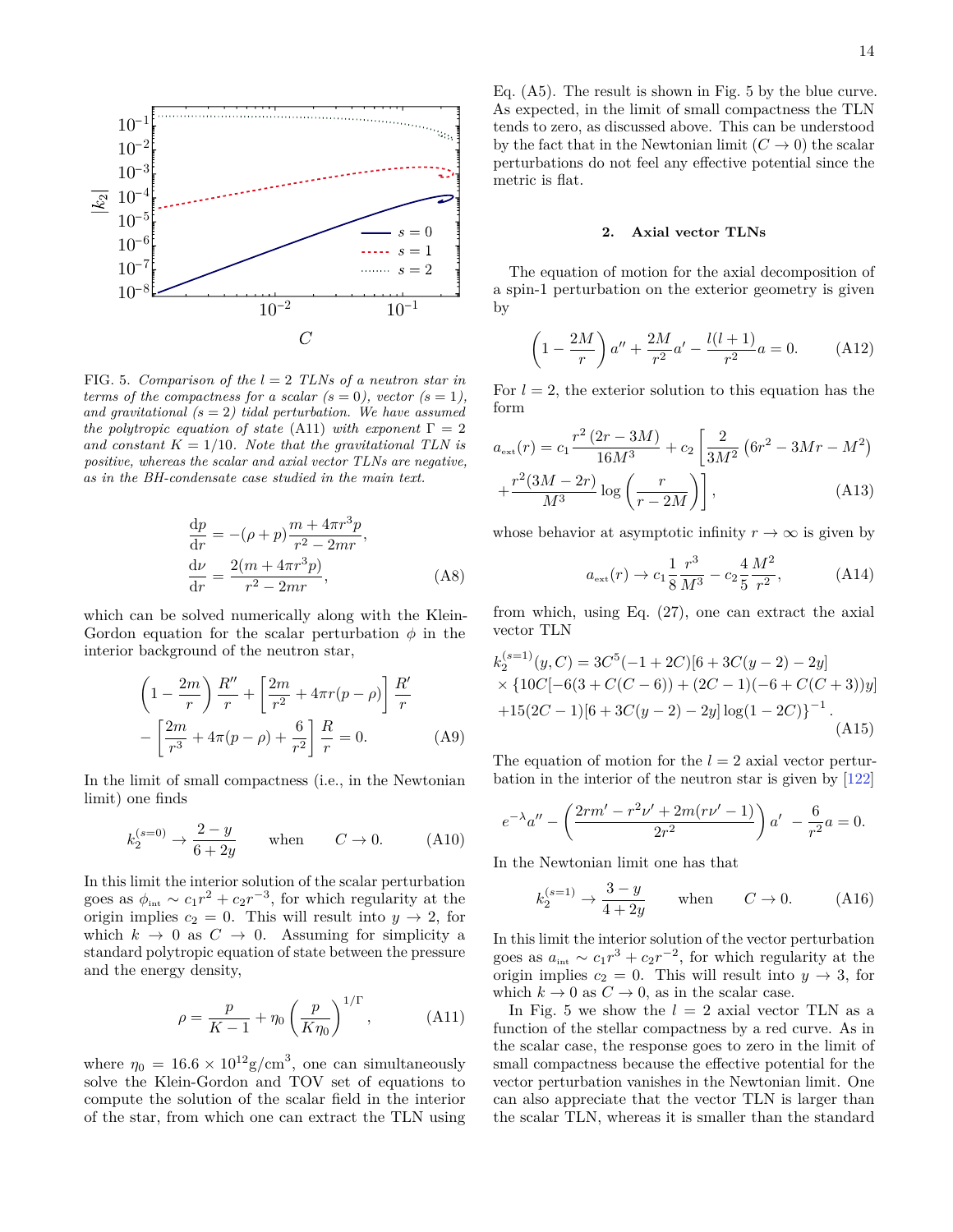gravitational TLN [\[4\]](#page-14-3), shown in Fig. [5](#page-13-1) by the green line. A striking difference in the tidal responses between the gravitational perturbation and the scalar or vector ones is given by the different asymptotic behaviour obtained in the limit  $C \to 0$ , which for the gravitational perturbation approaches the value  $k_2^{(s=2)} \rightarrow 0.25991$  [\[4\]](#page-14-3). This is due to the fact that  $l = 2$  gravitational perturbations involve also the quadrupolar perturbations of the fluid, which survive

- <span id="page-14-0"></span>[1] C. D. Murray and S. F. Dermott, *Solar system dynamics* (1999).
- <span id="page-14-1"></span>[2] E. Poisson and C. M. Will, *[Gravity: Newtonian, Post-](http://dx.doi.org/10.1017/CBO9781139507486)[Newtonian, Relativistic](http://dx.doi.org/10.1017/CBO9781139507486)* (Cambridge University Press, 2014).
- <span id="page-14-2"></span>[3] E. E. Flanagan and T. Hinderer, [Phys. Rev. D](http://dx.doi.org/10.1103/PhysRevD.77.021502) **77**, 021502 [\(2008\),](http://dx.doi.org/10.1103/PhysRevD.77.021502) [arXiv:0709.1915 \[astro-ph\].](http://arxiv.org/abs/0709.1915)
- <span id="page-14-3"></span>[4] T. Hinderer, Astrophys. J. **677**[, 1216 \(2008\),](http://dx.doi.org/10.1086/533487) [arXiv:0711.2420 \[astro-ph\].](http://arxiv.org/abs/0711.2420)
- <span id="page-14-4"></span>[5] L. Baiotti, T. Damour, B. Giacomazzo, A. Nagar, and L. Rezzolla, [Phys. Rev. Lett.](http://dx.doi.org/ 10.1103/PhysRevLett.105.261101) **105**, 261101 (2010), [arXiv:1009.0521 \[gr-qc\].](http://arxiv.org/abs/1009.0521)
- [6] L. Baiotti, T. Damour, B. Giacomazzo, A. Nagar, and L. Rezzolla, Phys. Rev. D **84**[, 024017 \(2011\),](http://dx.doi.org/ 10.1103/PhysRevD.84.024017) [arXiv:1103.3874 \[gr-qc\].](http://arxiv.org/abs/1103.3874)
- <span id="page-14-14"></span>[7] J. Vines, E. E. Flanagan, and T. Hinderer, [Phys. Rev.](http://dx.doi.org/10.1103/PhysRevD.83.084051) D **83**[, 084051 \(2011\),](http://dx.doi.org/10.1103/PhysRevD.83.084051) [arXiv:1101.1673 \[gr-qc\].](http://arxiv.org/abs/1101.1673)
- [8] F. Pannarale, L. Rezzolla, F. Ohme, and J. S. Read, Phys. Rev. D **84**[, 104017 \(2011\),](http://dx.doi.org/ 10.1103/PhysRevD.84.104017) [arXiv:1103.3526 \[astro](http://arxiv.org/abs/1103.3526)[ph.HE\].](http://arxiv.org/abs/1103.3526)
- [9] J. E. Vines and E. E. Flanagan, [Phys. Rev. D](http://dx.doi.org/10.1103/PhysRevD.88.024046) **88**, 024046 [\(2013\),](http://dx.doi.org/10.1103/PhysRevD.88.024046) [arXiv:1009.4919 \[gr-qc\].](http://arxiv.org/abs/1009.4919)
- [10] B. D. Lackey, K. Kyutoku, M. Shibata, P. R. Brady, and J. L. Friedman, Phys. Rev. D **85**[, 044061 \(2012\),](http://dx.doi.org/ 10.1103/PhysRevD.85.044061) [arXiv:1109.3402 \[astro-ph.HE\].](http://arxiv.org/abs/1109.3402)
- [11] B. D. Lackey, K. Kyutoku, M. Shibata, P. R. Brady, and J. L. Friedman, Phys. Rev. D **89**[, 043009 \(2014\),](http://dx.doi.org/ 10.1103/PhysRevD.89.043009) [arXiv:1303.6298 \[gr-qc\].](http://arxiv.org/abs/1303.6298)
- [12] M. Favata, [Phys. Rev. Lett.](http://dx.doi.org/10.1103/PhysRevLett.112.101101) **112**, 101101 (2014), [arXiv:1310.8288 \[gr-qc\].](http://arxiv.org/abs/1310.8288)
- [13] K. Yagi and N. Yunes, Phys. Rev. D **89**[, 021303 \(2014\),](http://dx.doi.org/10.1103/PhysRevD.89.021303) [arXiv:1310.8358 \[gr-qc\].](http://arxiv.org/abs/1310.8358)
- [14] A. Maselli, V. Cardoso, V. Ferrari, L. Gualtieri, and P. Pani, Phys. Rev. D **88**[, 023007 \(2013\),](http://dx.doi.org/ 10.1103/PhysRevD.88.023007) [arXiv:1304.2052](http://arxiv.org/abs/1304.2052)  $|gr-qc|$ .
- [15] A. Maselli, L. Gualtieri, and V. Ferrari, [Phys. Rev. D](http://dx.doi.org/10.1103/PhysRevD.88.104040) **88**[, 104040 \(2013\),](http://dx.doi.org/10.1103/PhysRevD.88.104040) [arXiv:1310.5381 \[gr-qc\].](http://arxiv.org/abs/1310.5381)
- [16] W. Del Pozzo, T. G. F. Li, M. Agathos, C. Van Den Broeck, and S. Vitale, [Phys. Rev. Lett.](http://dx.doi.org/10.1103/PhysRevLett.111.071101) **111**, 071101 [\(2013\),](http://dx.doi.org/10.1103/PhysRevLett.111.071101) [arXiv:1307.8338 \[gr-qc\].](http://arxiv.org/abs/1307.8338)
- [17] B. P. Abbott *et al.* (LIGO Scientific, Virgo), [Phys. Rev.](http://dx.doi.org/10.1103/PhysRevLett.119.161101) Lett. **119**[, 161101 \(2017\),](http://dx.doi.org/10.1103/PhysRevLett.119.161101) [arXiv:1710.05832 \[gr-qc\].](http://arxiv.org/abs/1710.05832)
- [18] A. Bauswein, O. Just, H.-T. Janka, and N. Stergioulas, [Astrophys. J. Lett.](http://dx.doi.org/10.3847/2041-8213/aa9994) **850**, L34 (2017), [arXiv:1710.06843](http://arxiv.org/abs/1710.06843) [\[astro-ph.HE\].](http://arxiv.org/abs/1710.06843)
- [19] E. R. Most, L. R. Weih, L. Rezzolla, and J. Schaffner-Bielich, [Phys. Rev. Lett.](http://dx.doi.org/10.1103/PhysRevLett.120.261103) **120**, 261103 (2018), [arXiv:1803.00549 \[gr-qc\].](http://arxiv.org/abs/1803.00549)
- [20] I. Harry and T. Hinderer, [Class. Quant. Grav.](http://dx.doi.org/10.1088/1361-6382/aac7e3) **35**, 145010 [\(2018\),](http://dx.doi.org/10.1088/1361-6382/aac7e3) [arXiv:1801.09972 \[gr-qc\].](http://arxiv.org/abs/1801.09972)
- [21] E. Annala, T. Gorda, A. Kurkela, and A. Vuorinen,

in the Newtonian limit, at variance with the scalar and vector TLNs that are purely due to spacetime curvature.

Finally, from Fig. [5](#page-13-1) one can deduce a hierarchy for the TLNs depending on the considered tidal perturbation, showing that the result for a gravitational perturbation is expected to be larger than the one obtained for scalar or vector perturbations.

[Phys. Rev. Lett.](http://dx.doi.org/10.1103/PhysRevLett.120.172703) **120**, 172703 (2018), [arXiv:1711.02644](http://arxiv.org/abs/1711.02644) [\[astro-ph.HE\].](http://arxiv.org/abs/1711.02644)

- [22] B. P. Abbott *et al.* (LIGO Scientific, Virgo), [Phys. Rev.](http://dx.doi.org/10.1103/PhysRevLett.121.161101) Lett. **121**[, 161101 \(2018\),](http://dx.doi.org/10.1103/PhysRevLett.121.161101) [arXiv:1805.11581 \[gr-qc\].](http://arxiv.org/abs/1805.11581)
- [23] S. Akcay, S. Bernuzzi, F. Messina, A. Nagar, N. Ortiz, and P. Rettegno, Phys. Rev. D **99**[, 044051 \(2019\),](http://dx.doi.org/ 10.1103/PhysRevD.99.044051) [arXiv:1812.02744 \[gr-qc\].](http://arxiv.org/abs/1812.02744)
- <span id="page-14-13"></span>[24] T. Abdelsalhin, L. Gualtieri, and P. Pani, [Phys. Rev.](http://dx.doi.org/10.1103/PhysRevD.98.104046) D **98**[, 104046 \(2018\),](http://dx.doi.org/10.1103/PhysRevD.98.104046) [arXiv:1805.01487 \[gr-qc\].](http://arxiv.org/abs/1805.01487)
- [25] X. Jiménez Forteza, T. Abdelsalhin, P. Pani, and L. Gualtieri, Phys. Rev. D **98**[, 124014 \(2018\),](http://dx.doi.org/10.1103/PhysRevD.98.124014) [arXiv:1807.08016 \[gr-qc\].](http://arxiv.org/abs/1807.08016)
- [26] B. Banihashemi and J. Vines, [Phys. Rev. D](http://dx.doi.org/10.1103/PhysRevD.101.064003) **101**, 064003 [\(2020\),](http://dx.doi.org/10.1103/PhysRevD.101.064003) [arXiv:1805.07266 \[gr-qc\].](http://arxiv.org/abs/1805.07266)
- [27] T. Dietrich, A. Samajdar, S. Khan, N. K. Johnson-McDaniel, R. Dudi, and W. Tichy, [Phys. Rev. D](http://dx.doi.org/ 10.1103/PhysRevD.100.044003) **100**, [044003 \(2019\),](http://dx.doi.org/ 10.1103/PhysRevD.100.044003) [arXiv:1905.06011 \[gr-qc\].](http://arxiv.org/abs/1905.06011)
- [28] T. Dietrich, T. Hinderer, and A. Samajdar, [Gen. Rel.](http://dx.doi.org/10.1007/s10714-020-02751-6) Grav. **53**[, 27 \(2021\),](http://dx.doi.org/10.1007/s10714-020-02751-6) [arXiv:2004.02527 \[gr-qc\].](http://arxiv.org/abs/2004.02527)
- [29] Q. Henry, G. Faye, and L. Blanchet, [Phys. Rev. D](http://dx.doi.org/10.1103/PhysRevD.102.044033) **102**, [044033 \(2020\),](http://dx.doi.org/10.1103/PhysRevD.102.044033) [arXiv:2005.13367 \[gr-qc\].](http://arxiv.org/abs/2005.13367)
- <span id="page-14-5"></span>[30] C. Pacilio, A. Maselli, M. Fasano, and P. Pani, (2021), [arXiv:2104.10035 \[gr-qc\].](http://arxiv.org/abs/2104.10035)
- <span id="page-14-6"></span>[31] A. Guerra Chaves and T. Hinderer, [J. Phys. G](http://dx.doi.org/10.1088/1361-6471/ab45be) **46**, 123002 [\(2019\),](http://dx.doi.org/10.1088/1361-6471/ab45be) [arXiv:1912.01461 \[nucl-th\].](http://arxiv.org/abs/1912.01461)
- <span id="page-14-7"></span>[32] K. Chatziioannou, [Gen. Rel. Grav.](http://dx.doi.org/10.1007/s10714-020-02754-3) **52**, 109 (2020), [arXiv:2006.03168 \[gr-qc\].](http://arxiv.org/abs/2006.03168)
- <span id="page-14-8"></span>[33] T. Binnington and E. Poisson, [Phys. Rev. D](http://dx.doi.org/10.1103/PhysRevD.80.084018) **80**, 084018 [\(2009\),](http://dx.doi.org/10.1103/PhysRevD.80.084018) [arXiv:0906.1366 \[gr-qc\].](http://arxiv.org/abs/0906.1366)
- [34] T. Damour and A. Nagar, [Phys. Rev. D](http://dx.doi.org/10.1103/PhysRevD.80.084035) **80**, 084035 [\(2009\),](http://dx.doi.org/10.1103/PhysRevD.80.084035) [arXiv:0906.0096 \[gr-qc\].](http://arxiv.org/abs/0906.0096)
- [35] T. Damour and O. M. Lecian, [Phys. Rev. D](http://dx.doi.org/10.1103/PhysRevD.80.044017) **80**, 044017 [\(2009\),](http://dx.doi.org/10.1103/PhysRevD.80.044017) [arXiv:0906.3003 \[gr-qc\].](http://arxiv.org/abs/0906.3003)
- <span id="page-14-11"></span>[36] P. Pani, L. Gualtieri, A. Maselli, and V. Ferrari, *[Phys.](http://dx.doi.org/10.1103/PhysRevD.92.024010)* Rev. D **92**[, 024010 \(2015\),](http://dx.doi.org/10.1103/PhysRevD.92.024010) [arXiv:1503.07365 \[gr-qc\].](http://arxiv.org/abs/1503.07365)
- <span id="page-14-12"></span>[37] P. Pani, L. Gualtieri, and V. Ferrari, [Phys. Rev. D](http://dx.doi.org/10.1103/PhysRevD.92.124003) **92**, [124003 \(2015\),](http://dx.doi.org/10.1103/PhysRevD.92.124003) [arXiv:1509.02171 \[gr-qc\].](http://arxiv.org/abs/1509.02171)
- [38] N. Gürlebeck, [Phys. Rev. Lett.](http://dx.doi.org/10.1103/PhysRevLett.114.151102) **114**, 151102 (2015), [arXiv:1503.03240 \[gr-qc\].](http://arxiv.org/abs/1503.03240)
- <span id="page-14-9"></span>[39] R. A. Porto, [Fortsch. Phys.](http://dx.doi.org/10.1002/prop.201600064) **64**, 723 (2016), [arXiv:1606.08895 \[gr-qc\].](http://arxiv.org/abs/1606.08895)
- [40] A. Le Tiec and M. Casals, [Phys. Rev. Lett.](http://dx.doi.org/10.1103/PhysRevLett.126.131102) **126**, 131102 [\(2021\),](http://dx.doi.org/10.1103/PhysRevLett.126.131102) [arXiv:2007.00214 \[gr-qc\].](http://arxiv.org/abs/2007.00214)
- [41] H. S. Chia, (2020), [arXiv:2010.07300 \[gr-qc\].](http://arxiv.org/abs/2010.07300)
- [42] A. Le Tiec, M. Casals, and E. Franzin, [Phys. Rev. D](http://dx.doi.org/10.1103/PhysRevD.103.084021) **103**[, 084021 \(2021\),](http://dx.doi.org/10.1103/PhysRevD.103.084021) [arXiv:2010.15795 \[gr-qc\].](http://arxiv.org/abs/2010.15795)
- <span id="page-14-10"></span>[43] L. Hui, A. Joyce, R. Penco, L. Santoni, and A. R. Solomon, JCAP **04**[, 052 \(2021\),](http://dx.doi.org/ 10.1088/1475-7516/2021/04/052) [arXiv:2010.00593 \[hep](http://arxiv.org/abs/2010.00593)[th\].](http://arxiv.org/abs/2010.00593)
- [44] P. Charalambous, S. Dubovsky, and M. M. Ivanov, (2021), [arXiv:2103.01234 \[hep-th\].](http://arxiv.org/abs/2103.01234)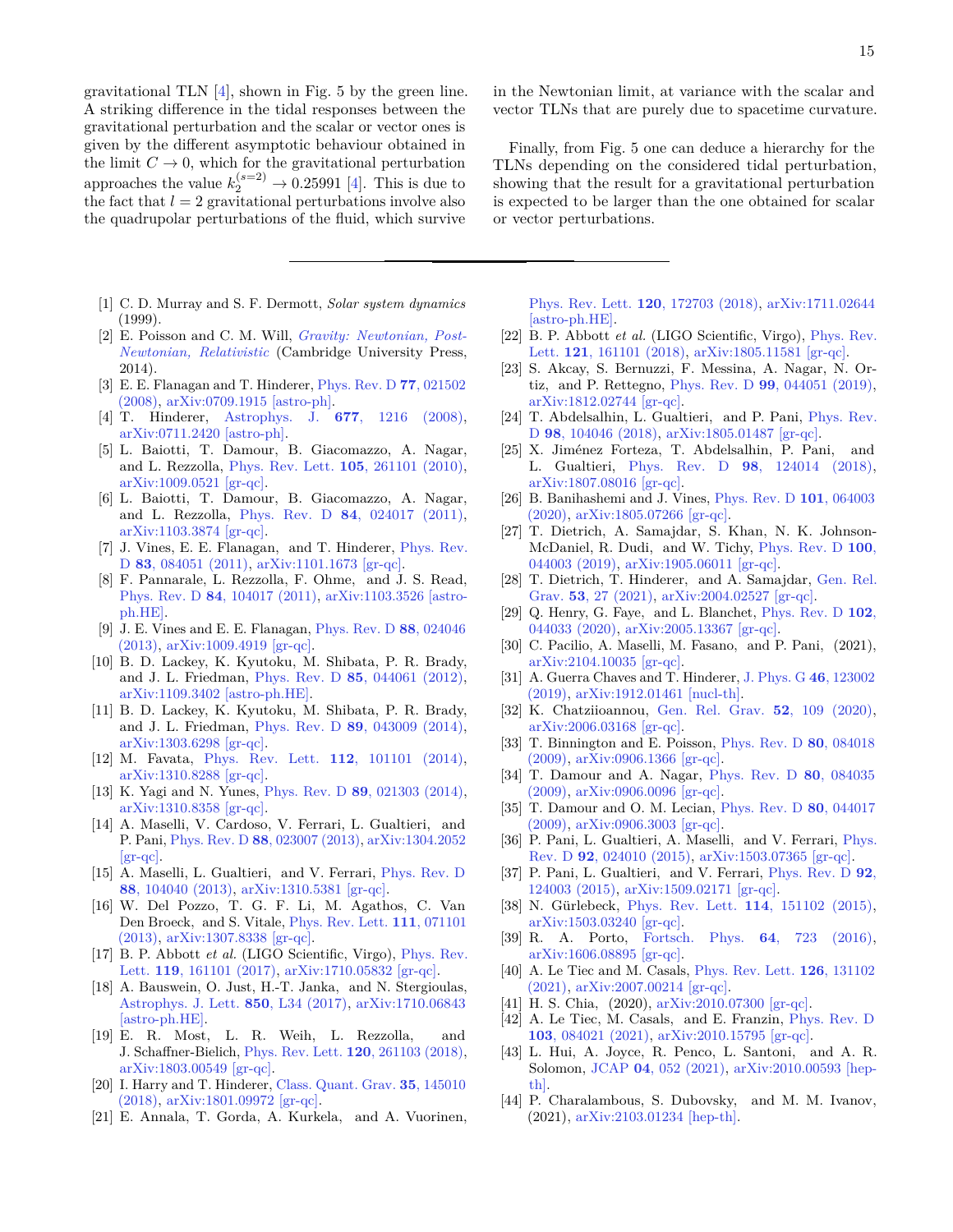- <span id="page-15-0"></span>[45] P. Charalambous, S. Dubovsky, and M. M. Ivanov, JHEP **05**[, 038 \(2021\),](http://dx.doi.org/10.1007/JHEP05(2021)038) [arXiv:2102.08917 \[hep-th\].](http://arxiv.org/abs/2102.08917)
- <span id="page-15-1"></span>[46] V. Cardoso, E. Franzin, A. Maselli, P. Pani, and G. Raposo, Phys. Rev. D **95**[, 084014 \(2017\),](http://dx.doi.org/ 10.1103/PhysRevD.95.084014) [Addendum: Phys.Rev.D 95, 089901 (2017)], [arXiv:1701.01116 \[gr-qc\].](http://arxiv.org/abs/1701.01116)
- <span id="page-15-2"></span>[47] B. Kol and M. Smolkin, JHEP **02**[, 010 \(2012\),](http://dx.doi.org/10.1007/JHEP02(2012)010) [arXiv:1110.3764 \[hep-th\].](http://arxiv.org/abs/1110.3764)
- <span id="page-15-3"></span>[48] V. Cardoso, L. Gualtieri, and C. J. Moore, [Phys. Rev.](http://dx.doi.org/10.1103/PhysRevD.100.124037) D **100**[, 124037 \(2019\),](http://dx.doi.org/10.1103/PhysRevD.100.124037) [arXiv:1910.09557 \[gr-qc\].](http://arxiv.org/abs/1910.09557)
- <span id="page-15-4"></span>[49] V. Cardoso, M. Kimura, A. Maselli, and L. Senatore, [Phys. Rev. Lett.](http://dx.doi.org/10.1103/PhysRevLett.121.251105) **121**, 251105 (2018), [arXiv:1808.08962](http://arxiv.org/abs/1808.08962)  $\left[\text{gr-qc}\right]$ .
- <span id="page-15-5"></span>[50] L. Hui, A. Joyce, R. Penco, L. Santoni, and A. R. Solomon, (2021), [arXiv:2105.01069 \[hep-th\].](http://arxiv.org/abs/2105.01069)
- <span id="page-15-6"></span>[51] Y. B. Zeldovich, J. Einasto, and S. F. Shandarin, [Nature](http://dx.doi.org/10.1038/300407a0) **300**[, 407 \(1982\).](http://dx.doi.org/10.1038/300407a0)
- [52] W. H. Press and S. A. Teukolsky, Nature **238**[, 211 \(1972\).](http://dx.doi.org/10.1038/238211a0)
- [53] S. A. Teukolsky and W. H. Press, [Astrophys. J.](http://dx.doi.org/10.1086/153180) **193**, [443 \(1974\).](http://dx.doi.org/10.1086/153180)
- <span id="page-15-13"></span>[54] A. Arvanitaki, M. Baryakhtar, and X. Huang, [Phys.](http://dx.doi.org/10.1103/PhysRevD.91.084011) Rev. D **91**[, 084011 \(2015\),](http://dx.doi.org/10.1103/PhysRevD.91.084011) [arXiv:1411.2263 \[hep-ph\].](http://arxiv.org/abs/1411.2263)
- <span id="page-15-7"></span>[55] A. Arvanitaki, M. Baryakhtar, S. Dimopoulos, S. Dubovsky, and R. Lasenby, [Phys. Rev. D](http://dx.doi.org/10.1103/PhysRevD.95.043001) **95**, 043001 [\(2017\),](http://dx.doi.org/10.1103/PhysRevD.95.043001) [arXiv:1604.03958 \[hep-ph\].](http://arxiv.org/abs/1604.03958)
- <span id="page-15-8"></span>[56] R. Brito, V. Cardoso, and P. Pani, [Lect. Notes Phys.](http://dx.doi.org/10.1007/978-3-319-19000-6) **906**[, pp.1 \(2015\),](http://dx.doi.org/10.1007/978-3-319-19000-6) [arXiv:1501.06570 \[gr-qc\].](http://arxiv.org/abs/1501.06570)
- <span id="page-15-9"></span>[57] P. Vaidya, Proc. Natl. Inst. Sci. India A **33**, 264 (1951).
- [58] P. C. Vaidya, Nature **171**[, 260 \(1953\).](http://dx.doi.org/10.1038/171260a0)
- [59] P. C. Vaidya, [Gen. Rel. Grav.](http://dx.doi.org/10.1023/A:1018875606950) **31**, 121 (1999).
- [60] J. Stachel and J. Plebanski, [J. Math. Phys.](http://dx.doi.org/10.1063/1.523222) **18**, 2368 [\(1977\).](http://dx.doi.org/10.1063/1.523222)
- <span id="page-15-10"></span>[61] W. B. Bonnor and P. C. Vaidya, [Gen. Rel. Grav.](http://dx.doi.org/10.1007/BF00756891) **1**, 127  $(1970)$ .
- <span id="page-15-11"></span>[62] L. Hui, J. P. Ostriker, S. Tremaine, and E. Witten, Phys. Rev. D **95**[, 043541 \(2017\),](http://dx.doi.org/10.1103/PhysRevD.95.043541) [arXiv:1610.08297 \[astro](http://arxiv.org/abs/1610.08297)[ph.CO\].](http://arxiv.org/abs/1610.08297)
- <span id="page-15-12"></span>[63] E. Barausse, V. Cardoso, and P. Pani, [Phys. Rev. D](http://dx.doi.org/10.1103/PhysRevD.89.104059) **89**[, 104059 \(2014\),](http://dx.doi.org/10.1103/PhysRevD.89.104059) [arXiv:1404.7149 \[gr-qc\].](http://arxiv.org/abs/1404.7149)
- <span id="page-15-14"></span>[64] M. J. Stott, (2020), [arXiv:2009.07206 \[hep-ph\].](http://arxiv.org/abs/2009.07206)
- <span id="page-15-15"></span>[65] R. Brito, S. Ghosh, E. Barausse, E. Berti, V. Cardoso, I. Dvorkin, A. Klein, and P. Pani, [Phys. Rev. Lett.](http://dx.doi.org/10.1103/PhysRevLett.119.131101) **119**, [131101 \(2017\),](http://dx.doi.org/10.1103/PhysRevLett.119.131101) [arXiv:1706.05097 \[gr-qc\].](http://arxiv.org/abs/1706.05097)
- <span id="page-15-16"></span>[66] R. Brito, S. Ghosh, E. Barausse, E. Berti, V. Cardoso, I. Dvorkin, A. Klein, and P. Pani, [Phys. Rev. D](http://dx.doi.org/10.1103/PhysRevD.96.064050) **96**, [064050 \(2017\),](http://dx.doi.org/10.1103/PhysRevD.96.064050) [arXiv:1706.06311 \[gr-qc\].](http://arxiv.org/abs/1706.06311)
- <span id="page-15-17"></span>[67] O. A. Hannuksela, K. W. K. Wong, R. Brito, E. Berti, and T. G. F. Li, [Nature Astron.](http://dx.doi.org/ 10.1038/s41550-019-0712-4) **3**, 447 (2019), [arXiv:1804.09659 \[astro-ph.HE\].](http://arxiv.org/abs/1804.09659)
- <span id="page-15-18"></span>[68] D. Baumann, H. S. Chia, and R. A. Porto, [Phys. Rev.](http://dx.doi.org/10.1103/PhysRevD.99.044001) D **99**[, 044001 \(2019\),](http://dx.doi.org/10.1103/PhysRevD.99.044001) [arXiv:1804.03208 \[gr-qc\].](http://arxiv.org/abs/1804.03208)
- [69] J. Zhang and H. Yang, Phys. Rev. **D99**[, 064018 \(2019\),](http://dx.doi.org/10.1103/PhysRevD.99.064018) [arXiv:1808.02905 \[gr-qc\].](http://arxiv.org/abs/1808.02905)
- <span id="page-15-50"></span>[70] E. Berti, R. Brito, C. F. B. Macedo, G. Raposo, and J. L. Rosa, Phys. Rev. D **99**[, 104039 \(2019\),](http://dx.doi.org/ 10.1103/PhysRevD.99.104039) [arXiv:1904.03131](http://arxiv.org/abs/1904.03131)  $[\text{gr-}\text{acl}]$ .
- [71] D. Baumann, H. S. Chia, J. Stout, and L. ter Haar, JCAP **12**[, 006 \(2019\),](http://dx.doi.org/ 10.1088/1475-7516/2019/12/006) [arXiv:1908.10370 \[gr-qc\].](http://arxiv.org/abs/1908.10370)
- [72] D. Baumann, H. S. Chia, R. A. Porto, and J. Stout, Phys. Rev. D **101**[, 083019 \(2020\),](http://dx.doi.org/10.1103/PhysRevD.101.083019) [arXiv:1912.04932 \[gr](http://arxiv.org/abs/1912.04932)[qc\].](http://arxiv.org/abs/1912.04932)
- [73] J. Zhang and H. Yang, (2019), [arXiv:1907.13582 \[gr-qc\].](http://arxiv.org/abs/1907.13582)
- <span id="page-15-19"></span>[74] V. Cardoso, F. Duque, and T. Ikeda, [Phys. Rev. D](http://dx.doi.org/10.1103/PhysRevD.101.064054) **101**, [064054 \(2020\),](http://dx.doi.org/10.1103/PhysRevD.101.064054) [arXiv:2001.01729 \[gr-qc\].](http://arxiv.org/abs/2001.01729)
- <span id="page-15-20"></span>[75] C. Palomba *et al.*, [Phys. Rev. Lett.](http://dx.doi.org/10.1103/PhysRevLett.123.171101) **123**, 171101 (2019),

[arXiv:1909.08854 \[astro-ph.HE\].](http://arxiv.org/abs/1909.08854)

- <span id="page-15-21"></span>[76] S. J. Zhu, M. Baryakhtar, M. A. Papa, D. Tsuna, N. Kawanaka, and H.-B. Eggenstein, [Phys. Rev. D](http://dx.doi.org/ 10.1103/PhysRevD.102.063020) **102**[, 063020 \(2020\),](http://dx.doi.org/ 10.1103/PhysRevD.102.063020) [arXiv:2003.03359 \[gr-qc\].](http://arxiv.org/abs/2003.03359)
- <span id="page-15-22"></span>[77] L. Tsukada, T. Callister, A. Matas, and P. Meyers, Phys. Rev. D **99**[, 103015 \(2019\),](http://dx.doi.org/ 10.1103/PhysRevD.99.103015) [arXiv:1812.09622 \[astro](http://arxiv.org/abs/1812.09622)[ph.HE\].](http://arxiv.org/abs/1812.09622)
- <span id="page-15-23"></span>[78] L. Tsukada, R. Brito, W. E. East, and N. Siemonsen, Phys. Rev. D **103**[, 083005 \(2021\),](http://dx.doi.org/10.1103/PhysRevD.103.083005) [arXiv:2011.06995](http://arxiv.org/abs/2011.06995) [\[astro-ph.HE\].](http://arxiv.org/abs/2011.06995)
- <span id="page-15-24"></span>[79] R. Brito, S. Grillo, and P. Pani, [Phys. Rev. Lett.](http://dx.doi.org/10.1103/PhysRevLett.124.211101) **124**, [211101 \(2020\),](http://dx.doi.org/10.1103/PhysRevLett.124.211101) [arXiv:2002.04055 \[gr-qc\].](http://arxiv.org/abs/2002.04055)
- <span id="page-15-25"></span>[80] K. K. Y. Ng, M. Isi, C.-J. Haster, and S. Vitale, *[Phys.](http://dx.doi.org/10.1103/PhysRevD.102.083020)* Rev. D **102**[, 083020 \(2020\),](http://dx.doi.org/10.1103/PhysRevD.102.083020) [arXiv:2007.12793 \[gr-qc\].](http://arxiv.org/abs/2007.12793)
- <span id="page-15-26"></span>[81] C. Yuan, R. Brito, and V. Cardoso, (2021), [arXiv:2106.00021 \[gr-qc\].](http://arxiv.org/abs/2106.00021)
- <span id="page-15-27"></span>[82] E. Babichev, V. Dokuchaev, and Y. Eroshenko, [Class.](http://dx.doi.org/10.1088/0264-9381/29/11/115002) Quant. Grav. **29**[, 115002 \(2012\),](http://dx.doi.org/10.1088/0264-9381/29/11/115002) [arXiv:1202.2836 \[gr-qc\].](http://arxiv.org/abs/1202.2836)
- <span id="page-15-28"></span>[83] J. Bamber, O. J. Tattersall, K. Clough, and P. G. Ferreira, Phys. Rev. D **103**[, 124013 \(2021\),](http://dx.doi.org/10.1103/PhysRevD.103.124013) [arXiv:2103.00026 \[gr-qc\].](http://arxiv.org/abs/2103.00026)
- <span id="page-15-29"></span>[84] R. Brito, V. Cardoso, and P. Pani, [Class. Quant. Grav.](http://dx.doi.org/10.1088/0264-9381/32/13/134001) **32**[, 134001 \(2015\),](http://dx.doi.org/10.1088/0264-9381/32/13/134001) [arXiv:1411.0686 \[gr-qc\].](http://arxiv.org/abs/1411.0686)
- <span id="page-15-30"></span>[85] H. Yoshino and H. Kodama, PTEP **2014**[, 043E02 \(2014\),](http://dx.doi.org/10.1093/ptep/ptu029) [arXiv:1312.2326 \[gr-qc\].](http://arxiv.org/abs/1312.2326)
- <span id="page-15-31"></span>[86] A. Arvanitaki and S. Dubovsky, [Phys. Rev. D](http://dx.doi.org/10.1103/PhysRevD.83.044026) **83**, 044026 [\(2011\),](http://dx.doi.org/10.1103/PhysRevD.83.044026) [arXiv:1004.3558 \[hep-th\].](http://arxiv.org/abs/1004.3558)
- <span id="page-15-32"></span>[87] P. T. Chrusciel, J. Lopes Costa, and M. Heusler, [Living](http://dx.doi.org/10.12942/lrr-2012-7) Rev. Rel. **15**[, 7 \(2012\),](http://dx.doi.org/10.12942/lrr-2012-7) [arXiv:1205.6112 \[gr-qc\].](http://arxiv.org/abs/1205.6112)
- <span id="page-15-33"></span>[88] C. A. R. Herdeiro and E. Radu, [Int. J. Mod. Phys. D](http://dx.doi.org/10.1142/S0218271815420146) **24**[, 1542014 \(2015\),](http://dx.doi.org/10.1142/S0218271815420146) [arXiv:1504.08209 \[gr-qc\].](http://arxiv.org/abs/1504.08209)
- <span id="page-15-34"></span>[89] N. I. Shakura and R. A. Sunyaev, Astronomy and Astrophysics **500**, 33 (1973).
- <span id="page-15-35"></span>[90] S. L. Detweiler, Phys. Rev. D **22**[, 2323 \(1980\).](http://dx.doi.org/10.1103/PhysRevD.22.2323)
- <span id="page-15-36"></span>[91] C. A. R. Herdeiro and E. Radu, [Phys. Rev. Lett.](http://dx.doi.org/10.1103/PhysRevLett.112.221101) **112**, [221101 \(2014\),](http://dx.doi.org/10.1103/PhysRevLett.112.221101) [arXiv:1403.2757 \[gr-qc\].](http://arxiv.org/abs/1403.2757)
- <span id="page-15-37"></span>[92] M. C. Begelman, in *26th Solvay Conference on Physics: Astrophysics and Cosmology* (2014) [arXiv:1410.8132](http://arxiv.org/abs/1410.8132) [\[astro-ph.HE\].](http://arxiv.org/abs/1410.8132)
- <span id="page-15-38"></span>[93] G. Ficarra, P. Pani, and H. Witek, [Phys. Rev. D](http://dx.doi.org/10.1103/PhysRevD.99.104019) **99**, [104019 \(2019\),](http://dx.doi.org/10.1103/PhysRevD.99.104019) [arXiv:1812.02758 \[gr-qc\].](http://arxiv.org/abs/1812.02758)
- <span id="page-15-39"></span>[94] P. Pani, [Int. J. Mod. Phys. A](http://dx.doi.org/10.1142/S0217751X13400186) **28**, 1340018 (2013), [arXiv:1305.6759 \[gr-qc\].](http://arxiv.org/abs/1305.6759)
- <span id="page-15-40"></span>[95] K. S. Thorne, [Rev. Mod. Phys.](http://dx.doi.org/10.1103/RevModPhys.52.299) **52**, 299 (1980).
- <span id="page-15-41"></span>[96] P. Pani, E. Berti, and L. Gualtieri, [Phys. Rev. D](http://dx.doi.org/10.1103/PhysRevD.88.064048) **88**, [064048 \(2013\),](http://dx.doi.org/10.1103/PhysRevD.88.064048) [arXiv:1307.7315 \[gr-qc\].](http://arxiv.org/abs/1307.7315)
- <span id="page-15-42"></span>[97] E. Poisson and C. M. Will, [Phys. Rev. D](http://dx.doi.org/10.1103/PhysRevD.52.848) **52**, 848 (1995), [arXiv:gr-qc/9502040.](http://arxiv.org/abs/gr-qc/9502040)
- <span id="page-15-43"></span>[98] M. Vallisneri, Phys. Rev. D **77**[, 042001 \(2008\),](http://dx.doi.org/10.1103/PhysRevD.77.042001) [arXiv:gr](http://arxiv.org/abs/gr-qc/0703086)[qc/0703086.](http://arxiv.org/abs/gr-qc/0703086)
- <span id="page-15-44"></span>[99] T. Damour, B. R. Iyer, and B. S. Sathyaprakash, [Phys.](http://dx.doi.org/10.1103/PhysRevD.62.084036) Rev. D **62**[, 084036 \(2000\),](http://dx.doi.org/10.1103/PhysRevD.62.084036) [arXiv:gr-qc/0001023.](http://arxiv.org/abs/gr-qc/0001023)
- <span id="page-15-45"></span>[100] E. Berti, A. Buonanno, and C. M. Will, [Phys. Rev. D](http://dx.doi.org/10.1103/PhysRevD.71.084025) **71**[, 084025 \(2005\),](http://dx.doi.org/10.1103/PhysRevD.71.084025) [arXiv:gr-qc/0411129.](http://arxiv.org/abs/gr-qc/0411129)
- <span id="page-15-46"></span>[101] K. G. Arun, B. R. Iyer, B. S. Sathyaprakash, and P. A. Sundararajan, Phys. Rev. D **71**[, 084008 \(2005\),](http://dx.doi.org/10.1103/PhysRevD.71.084008) [Erratum: Phys.Rev.D 72, 069903 (2005)], [arXiv:gr-qc/0411146.](http://arxiv.org/abs/gr-qc/0411146)
- <span id="page-15-47"></span>[102] A. Buonanno, B. Iyer, E. Ochsner, Y. Pan, and B. S. Sathyaprakash, Phys. Rev. D **80**[, 084043 \(2009\),](http://dx.doi.org/ 10.1103/PhysRevD.80.084043) [arXiv:0907.0700 \[gr-qc\].](http://arxiv.org/abs/0907.0700)
- <span id="page-15-48"></span>[103] K. Alvi, Phys. Rev. **D64**[, 104020 \(2001\),](http://dx.doi.org/10.1103/PhysRevD.64.104020) [arXiv:gr](http://arxiv.org/abs/gr-qc/0107080)[qc/0107080 \[gr-qc\].](http://arxiv.org/abs/gr-qc/0107080)
- <span id="page-15-49"></span>[104] A. Maselli, P. Pani, V. Cardoso, T. Abdelsalhin, L. Gualtieri, and V. Ferrari, [Phys. Rev. Lett.](http://dx.doi.org/ 10.1103/PhysRevLett.120.081101) **120**,